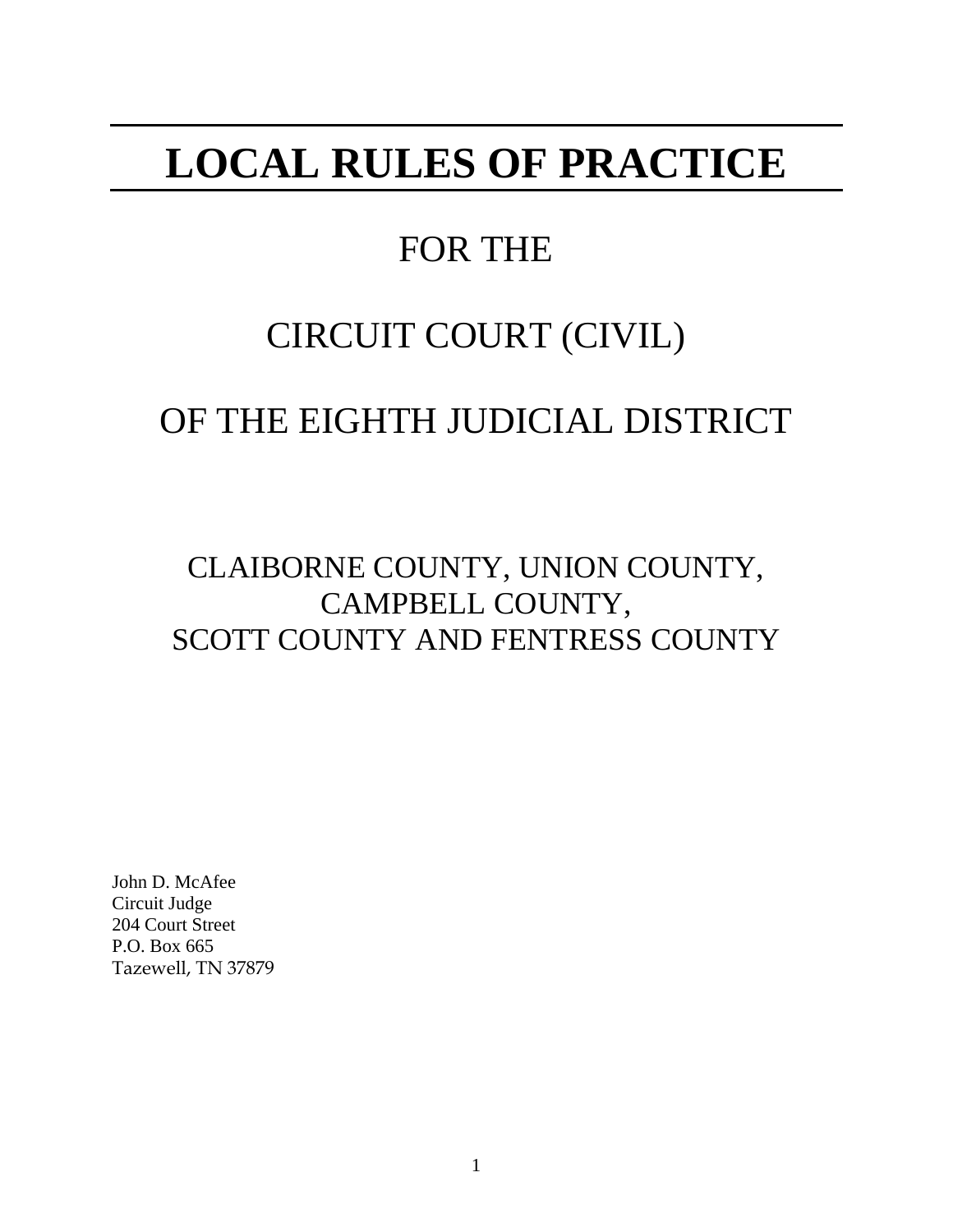# TABLE OF RULES

# Rule

- 1. Applicability, Suspension and Definitions
- 2. Presiding Judge
- 3. Court Sessions
- 4. Appearance and Conduct of Counsel
- 5. Court Files
- 6. Filing and Service of Papers
- 7. Jury Demand
- 8. Discovery
- 9. Trial dockets and Status Dockets
- 10. Motions
- 11. Use of Audio/Visual Recordings
- 12. Negotiations and Settlements
- 13. Court Reporters
- 14. General Sessions and Juvenile Court Appeals in Circuit Court
- 15. Setting Cases for Trial and Continuances
- 16. Subpoenas
- 17. Pre-Trial Procedure
- 18. Exhibits
- 19. Requests for Special Instructions and Special Verdicts
- 20. Orders and Judgments
- 21. Divorces: Special Procedures
- 22. Extraordinary Interlocutory Relief
- 23. Jurors
- 24. Time Standards for Disposition of Cases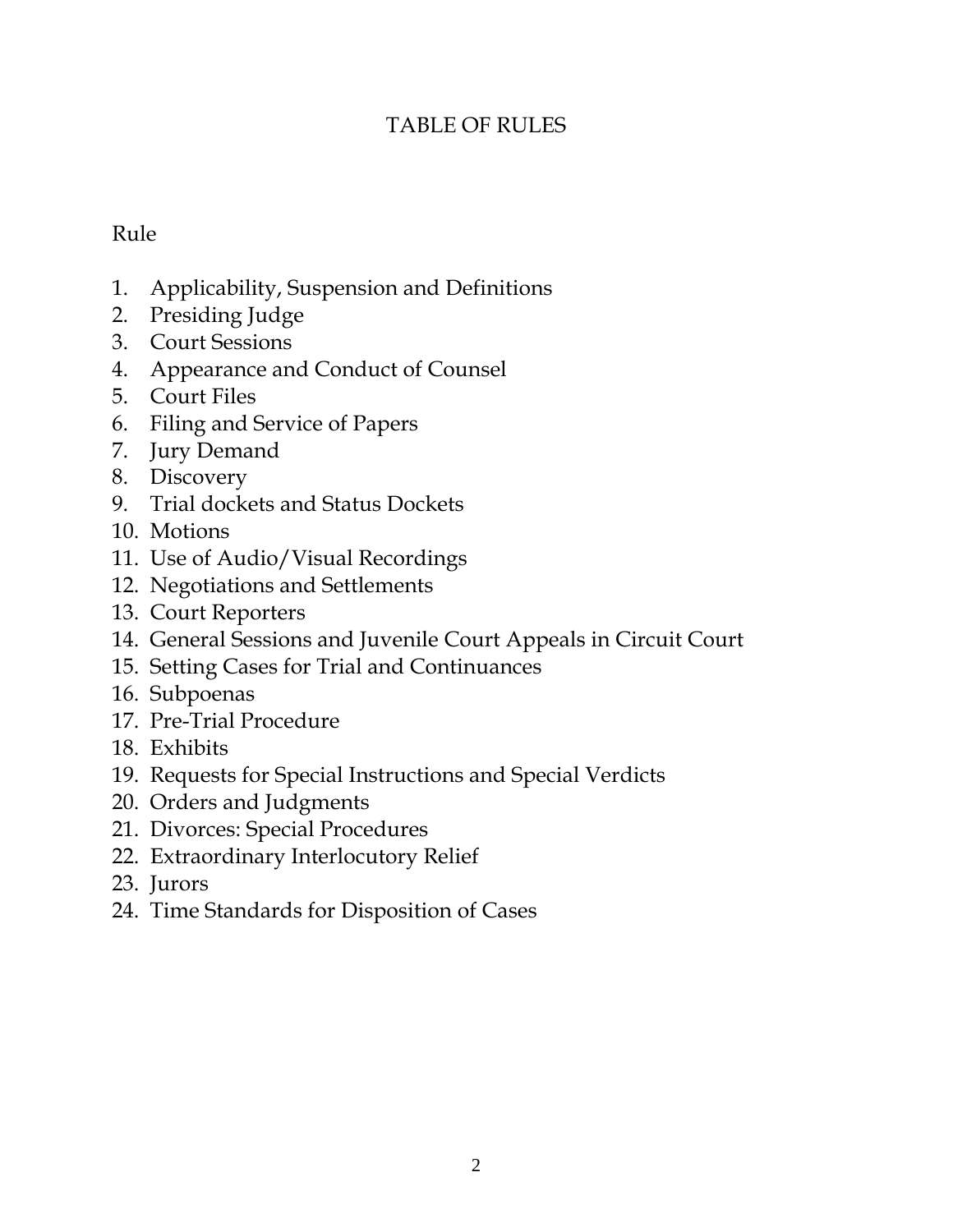## APPLICABILITY, SUSPENSION AND DEFINITIONS

## §1.01 Former Rules Abrogated

 All former rules of local practice of the Circuit Court except as readopted herein are abrogated.

§1.02 Applicability

 Each rule is applicable in the Circuit Court (civil) of the Eighth Judicial District. Each rule is applicable in all types of cases unless otherwise indicated by a particular rule.

## §1.03 Suspension of Rules

 Whenever the Court determines that justice requires it, it may suspend any of these rules unless said action violates Tennessee Rules of Civil Procedure (TRCP).

#### §1.04 Definitions

The following definitions apply to terms used in these rules.

Clerk: The Circuit Court Clerk.

TRCP: Tennessee Rules of Civil Procedure

LRP: Local Rules of Practice.

§1.05 Citation

These rules may be cited as "LRP § \_\_\_\_\_\_."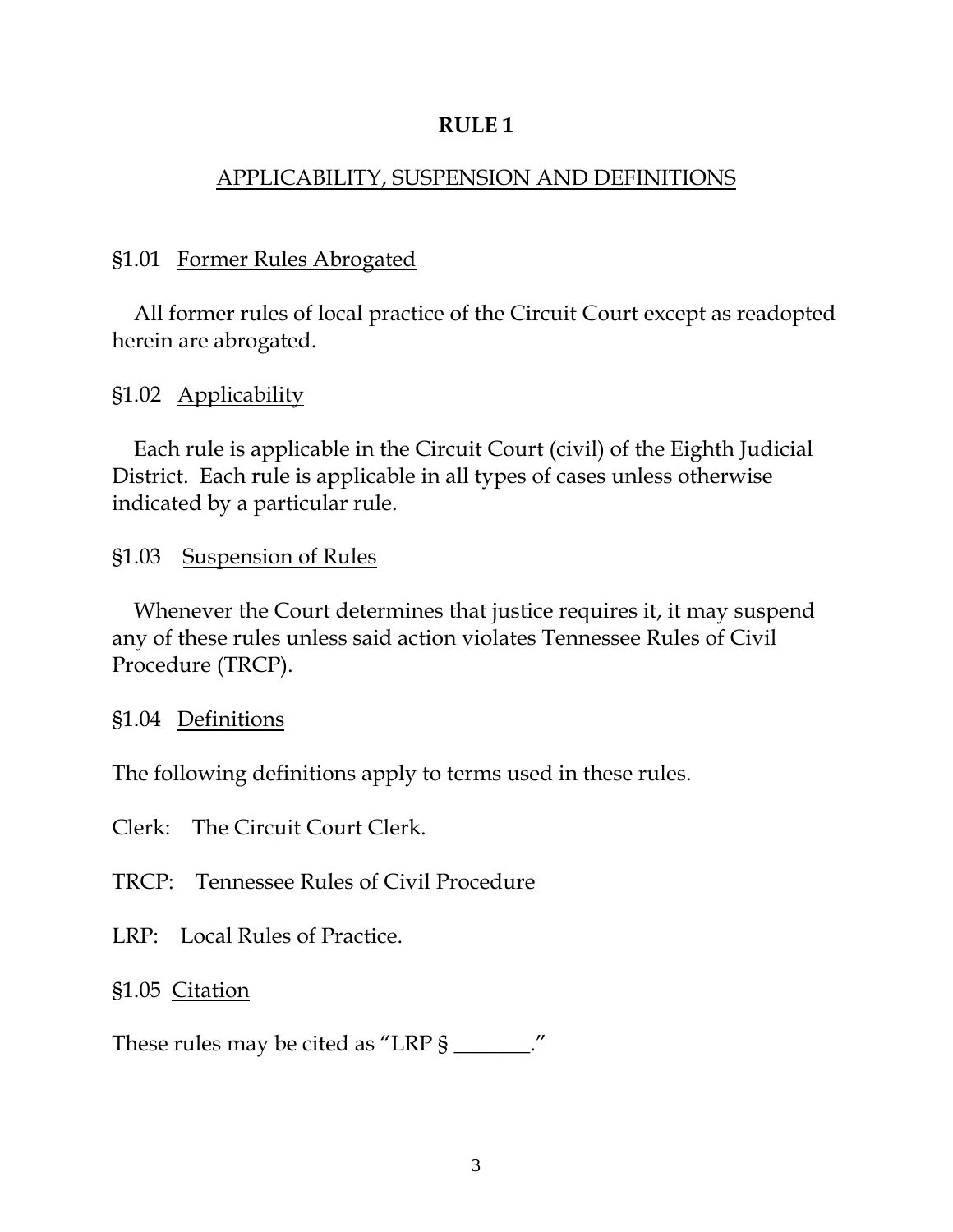#### PRESIDING JUDGE

 The Presiding Judge selected pursuant to Rule 11 of the Rules of the Supreme Court of Tennessee will supervise the administration of the respective Courts.

#### **RULE 3**

#### COURT SESSIONS

§3.01 Time

Regular sessions of court will open at 9:00 a.m. or at such other time as the Court directs. Judges and attorneys shall be prompt at all sessions.

§3.02 Schedules

Effective from and after January 1, 2005, and until further modified, the Circuit Court sessions for the counties of the Eighth Judicial District will be docketed by the Judge.

#### **RULE 4**

#### APPEARANCE AND CONDUCT OF COUNSEL

#### §4.01 Counsel of Record; Entry of Appearance

(a) All counsel who have entered an appearance in a case will be counsel of record. Entry of an appearance shall be made in one of the following ways;

- 1. The filing of pleadings;
- 2. The filing of a formal notice of appearance; or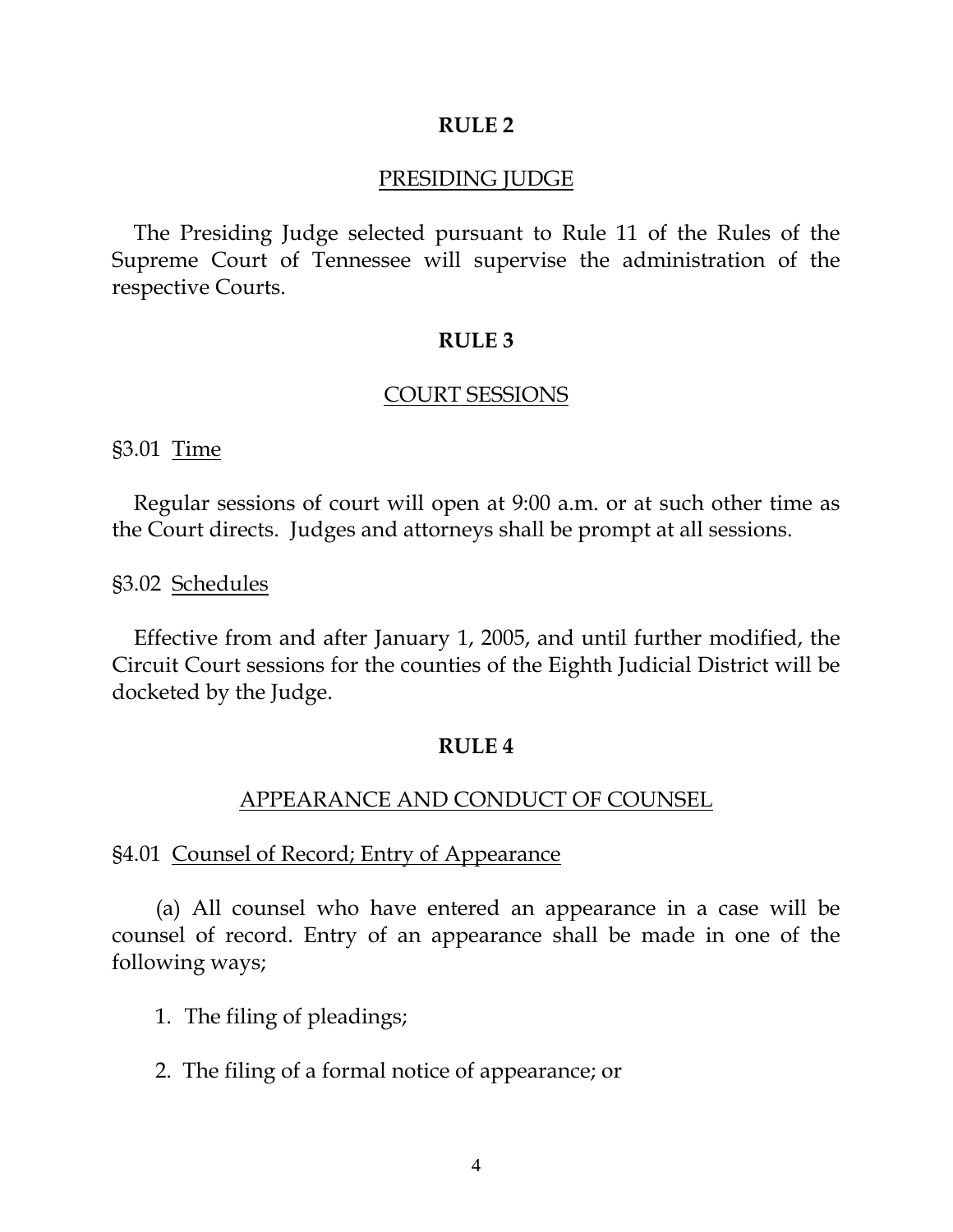3. A formal appearance of counsel before the Court.

# §4.02 Withdrawal of Counsel

No attorney will be allowed to withdraw except for good cause and by leave of court upon motion and hearing after notice to the party or by agreed order signed by the attorney and client and approved by the Court.

# §4.03 No appearance Entered; Copies of Pleadings

If a party does not have counsel of record, copies of the pleadings filed shall be furnished to that party by counsel. It shall be brought to the attention of the Court before any action is taken on any pleading filed if a party does not have counsel.

# §4.04 Conduct of Counsel

(a) During trial, counsel shall not exhibit familiarity with witnesses, jurors or opposing counsel, and the use of first names for adults shall be avoided. During opening statement or argument, no juror shall be addressed individually by name.

 (b) Bench conferences should be requested by counsel only when absolutely necessary in aid of a trial. Counsel may never lean upon the bench nor appear to engage the Court in conversation in a confidential manner.

 (c) Counsel should refrain from interrupting the Court or opposing counsel until the statement being made is fully completed, except when absolutely necessary to protect the client, and should respectfully await the completion of the Court's statement or opinion before undertaking to point out objectionable matters. When objection is made to a question asked, counsel should refrain from asking the witness another until the Court has had an opportunity to rule upon the objection. Objecting counsel shall state the legal grounds without argument or discussion except by leave of court.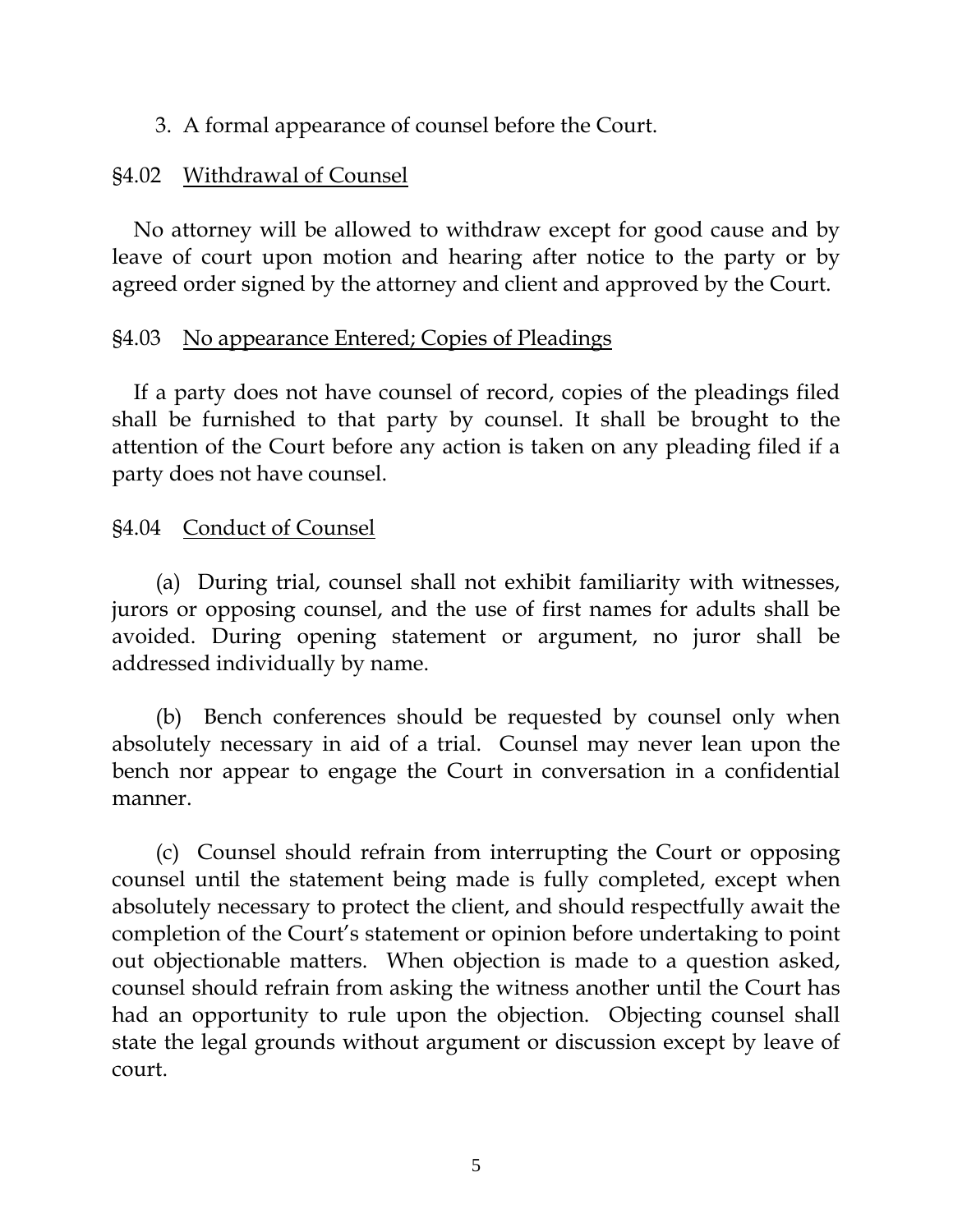(d) Attorneys shall stand while examining witnesses, or addressing the jury or the Court, unless excused by the Court.

 (e) No person shall converse with any juror during his or her term of service about any matter of fact or law which may pertain to a case during the juror's period of service, except in open court or by express permission of the Court. This rule shall preclude attorneys or their employees interviewing jurors between the time a case is completed and when that session of court ends without leave of court.

(f) The following Standards of Intra-Professional Conduct are hereby adopted as standards which govern the conduct of counsel.

 1. A lawyer should avoid taking adverse action against a litigant known to have counsel, without first notifying adversary counsel.

 2. A lawyer should promptly respond to attempts by other lawyers to contact him or her, whether by telephone or correspondence.

 3. A lawyer should respect his or her opponent's schedule by seeking agreement on deposition dates and court appearances (other than routine motions/status) rather than merely serving notice.

 4. A lawyer should avoid making ill-considered accusations of unethical conduct toward an opponent.

 5. A lawyer should not engage in intentionally discourteous behavior for the purpose of obtaining an advantage.

 6. A lawyer should never intentionally embarrass another attorney and should avoid personal criticism of him or her in the presence of his or her client or other counsel.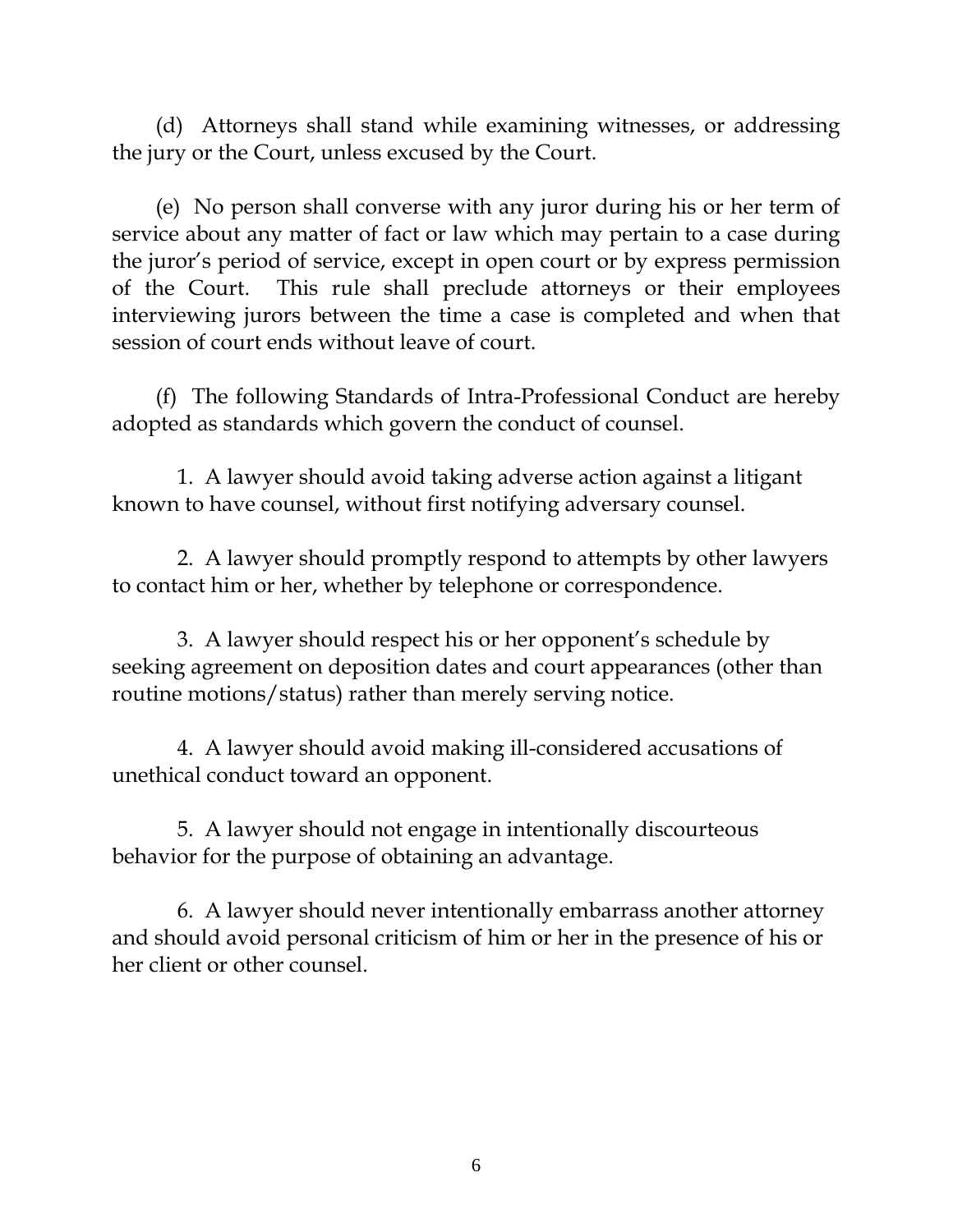7. A lawyer should not seek sanctions against or disqualification of another attorney unless necessary for the protection of a client and fully justified by the circumstances, and never for the mere purpose of obtaining a tactical advantage.

 8. A lawyer should strive to maintain a courteous tone in correspondence, pleadings and other written communications.

 9. A lawyer should never intentionally mislead or deceive an adversary and should honor promises or commitments made.

 10. A lawyer should acknowledge that the conflicts within which he or she is involved are professional and not personal and should endeavor to maintain a friendly and collegial relationship with his or her adversaries. In short, a lawyer should "leave the argument at the courtroom door."

# §4.05 Setting Attorney Fees

 Whenever it is necessary for the Court to fix fees of attorneys, the attorney shall file a statement of time spent on the case, a suggestion of the amount of a proper fee, and any other information requested by the Court. This rule may not apply where fees are set or suggested by statute.

# §4.06 Contacting Judge

 Neither counsel nor a party to a pending action shall contact the Judge before whom a contested matter is pending unless there is an emergency, except;

 1. By letter, a copy of which is sent to all counsel of record, with copy to clerk.

2. Orally with other counsel present.

3. By conference telephone call with all parties and/or counsel.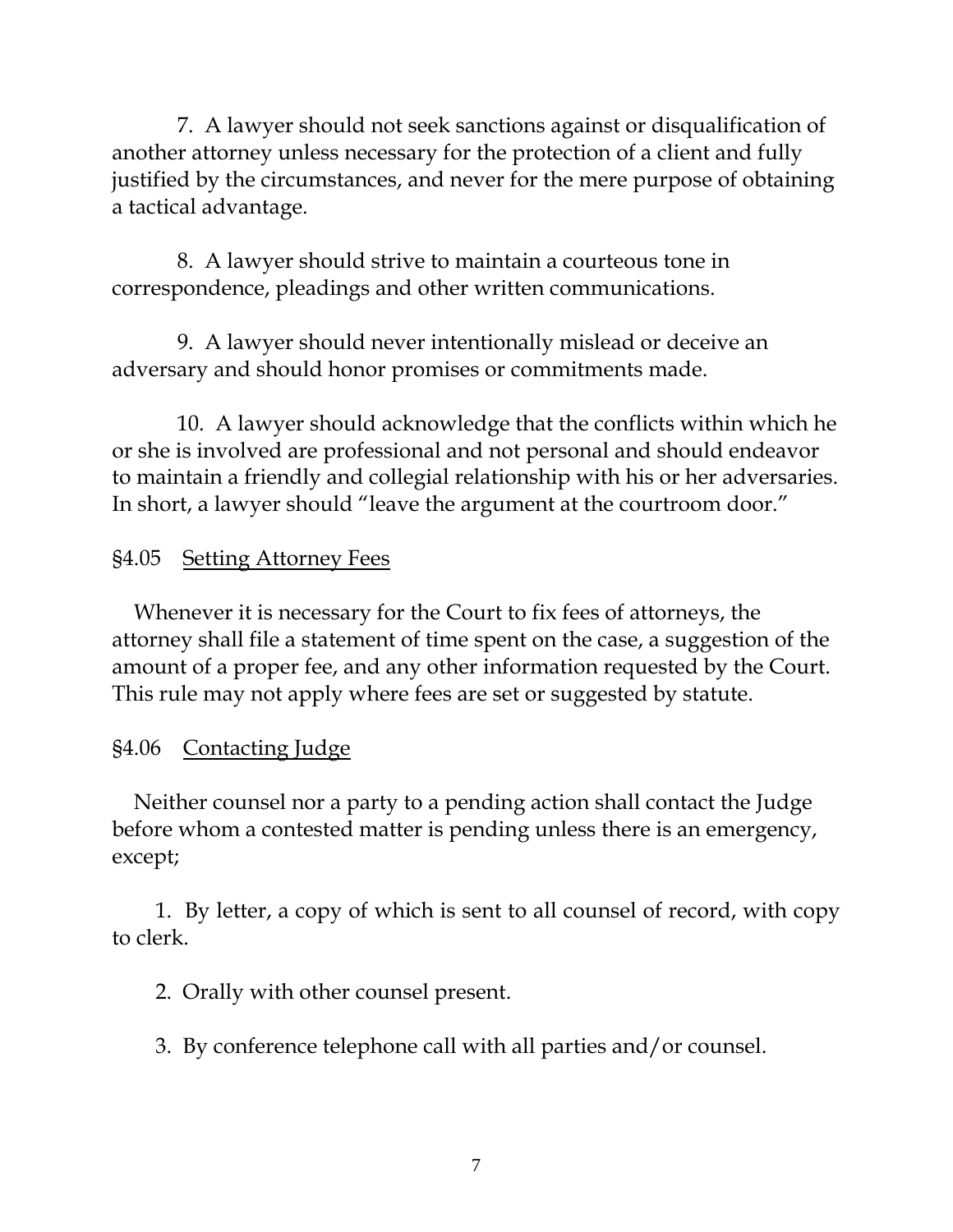#### COURT FILES

All papers and records of the Court shall be in the custody of the clerk. Files may not be withdrawn by any person other than attorneys, or their employees, at any time except by leave of court. Any files withdrawn shall not be retained for more than five (5) days without leave of court. The person withdrawing the file shall be responsible for maintaining its contents and returning it to the clerk. Copies of files shall be furnished by the clerk at a reasonable cost.

#### **RULE 6**

#### FILING AND SERVICE OF PAPERS

§6.01 Certificate of Service

All papers, other than the complaint, must contain a certificate of service which must contain the date of service and the name of the person or persons served.

#### §6.02 Signature of Counsel

All pleadings, orders, briefs and other papers submitted for consideration by the Court shall show the style and number of the case, the general nature of the paper filed, the name, address and telephone number of the attorney filing the pleading, and the filing attorney's Tennessee Supreme Court Registration Number, and shall be signed by counsel.

#### §6.03 Clerk's duties - final orders

The clerk, at the time of filing of any orders signed by the Judge, other than non-minute orders, shall forward a copy of the order with the filing date thereon to all counsel of record.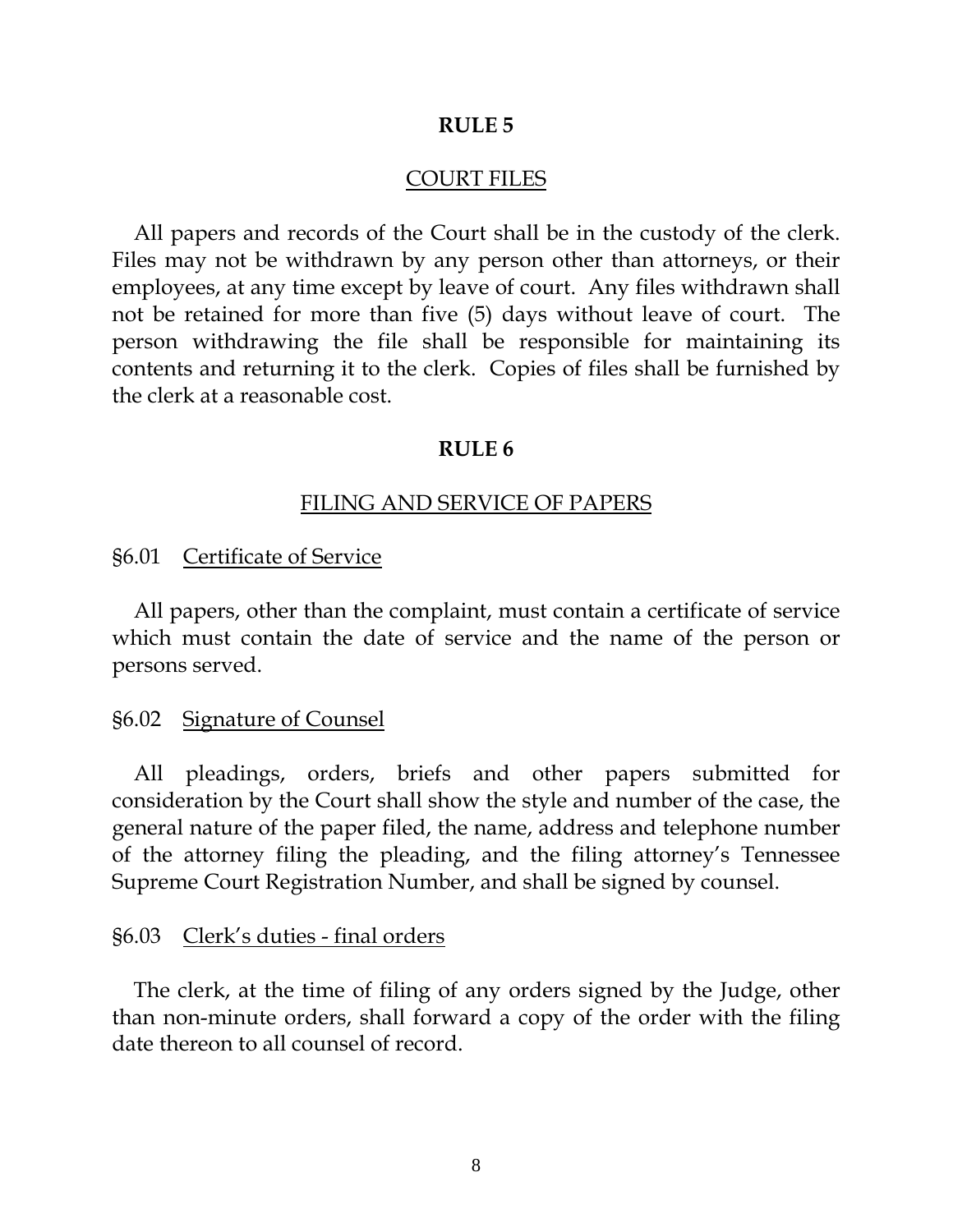#### JURY DEMAND

#### §7.01 Procedure

 In any civil case in which a jury is demanded, the words "JURY DEMAND" shall be typewritten in capital letters on the first page of the pleadings opposite the style of the case above the space for the case number.

#### §7.02 Number of Jurors

 In all civil cases, the parties may stipulate that the jury will consist of any number of persons less than twelve (12). Unless otherwise expressly demanded, a jury demand is a stipulation for an eight (8) person jury. Failure to demand a twelve (12) person jury in the last TRCP Rule 7.01 pleading filed is a stipulation for an eight (8) person jury.

#### §7.03 Challenges

 The eight (8) person jury stipulation shall not affect the number of challenges nor the manner of making them.

#### **RULE 8**

#### DISCOVERY

#### §8.01 Filing Required Only for Use by Court

 Interrogatories and requests for production or any other discovery material should be filed with the clerk only if it is to be used in court or considered by the Court for any purpose.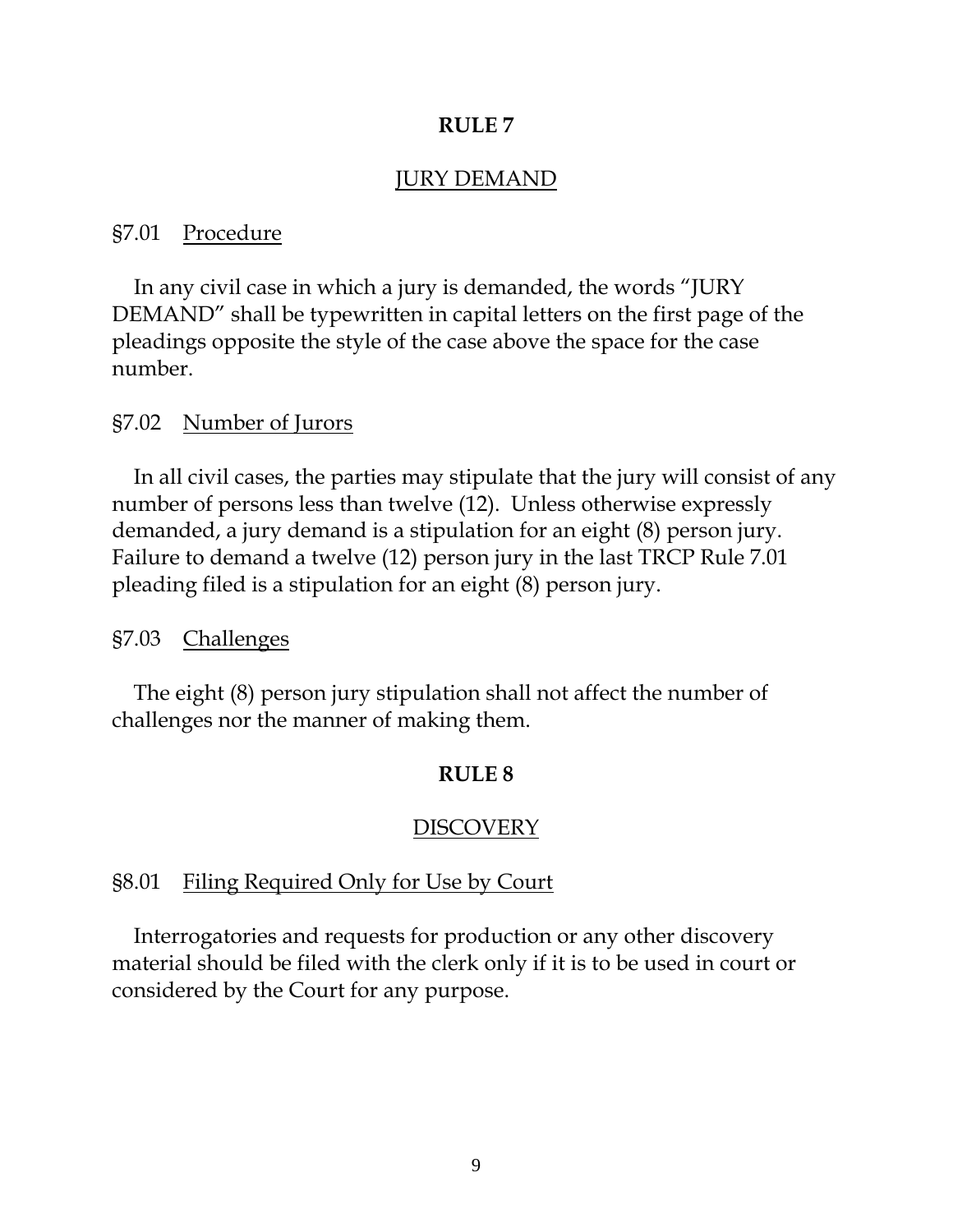## §8.02 Extension of Time for Responses to Discovery

 As provided in Rule 29 TRCP, stipulations extending the time for responding to interrogatories to parties, requests for production and requests for admissions shall not be made without approval of the Court. Court approval may be obtained by submitting an agreed order extending the time for response. Any party unable to respond to discovery within the time provided in TRCP and who cannot obtain the agreement of the other parties for an agreed order extending the time for responding, may move the Court for an extension of time for responding.

#### §8.03 Discovery Completion Deadline

 Upon motion of a party or upon its own motion, the Court may order that discovery be completed by a certain date.

#### §8.04 Interrogatories to Parties

 No party shall serve on any other party more than twenty (20) single question interrogatories, including subparts, without leave of court. Any motion seeking permission to serve more than twenty (20) interrogatories shall set out the additional interrogatories the party wishes to serve. The motion will be accompanied by a memorandum giving reasons establishing good cause for the service of additional interrogatories. If a party is served with more than twenty (20) interrogatories without an order of the Court, he or she shall respond only to the first twenty (20) in the manner provided by TRCP.

#### §8.05 Discovery Conference

 The Court may refuse to rule on any motions for discovery unless at the time of filing, a statement certifying that counsel has in good faith conferred with opposing counsel to resolve the disputed issue(s). If counsel for any party advises the Court that an opposing counsel has refused or delayed a discussion of the problems covered in this subsection, the Court may take such action as appropriate to avoid delay.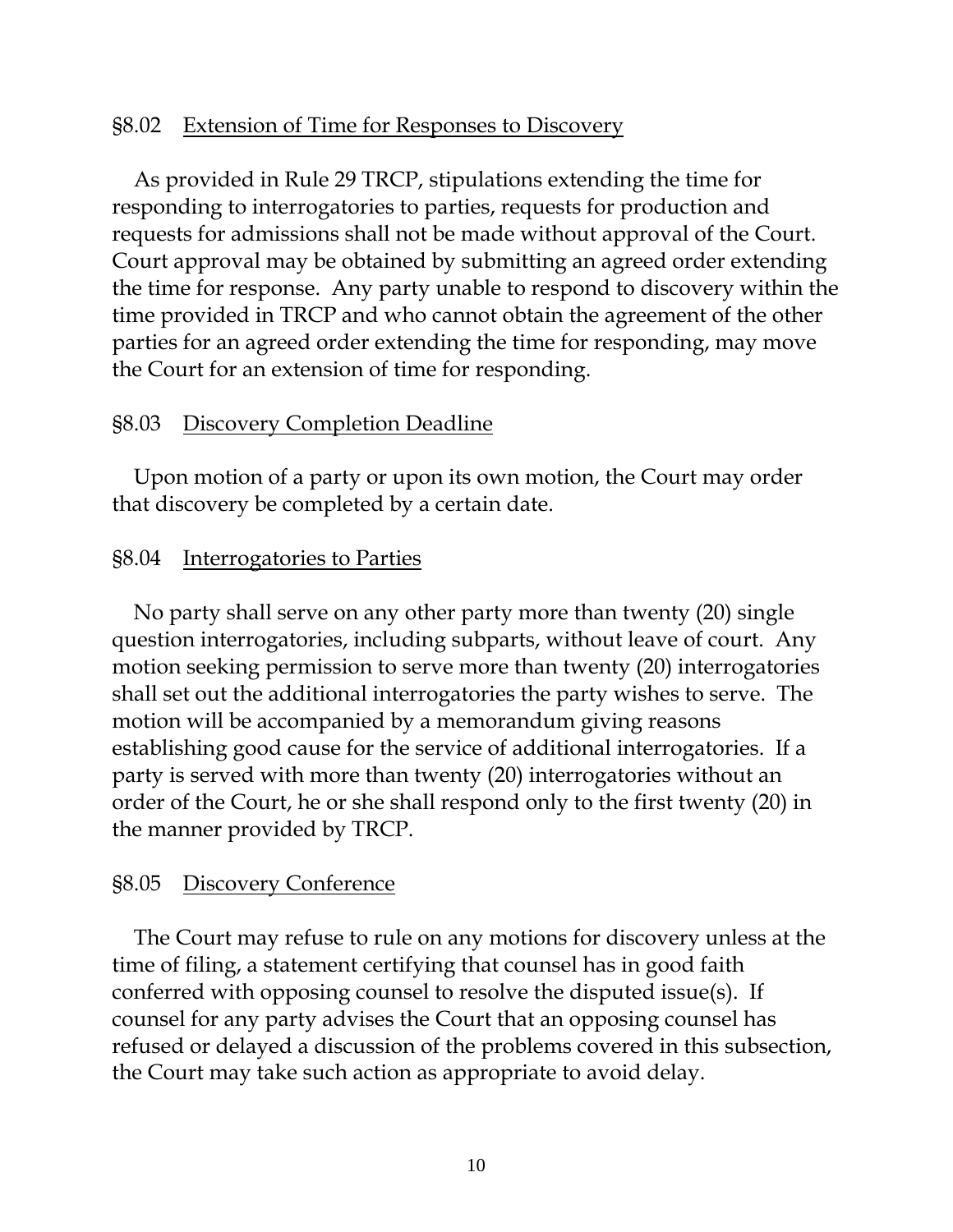# §8.06 Motions to Compel Discovery

Motions to compel discovery shall:

 (a) Either (1) quote verbatim the interrogatory, request, or question and any objection or response thereto, or (2) be accompanied by a copy of the interrogatory, request or excerpt of a deposition which shows the question and objection or response. This requirement shall not apply where a party has submitted no response or objection to the entire set of interrogatories or requests;

(b) State the reason supporting the motion.

## §8.07 Motions for Protective Orders; To Quash Subpoena

 Motions for protective orders filed pursuant to Rule 26.03, TRCP, motions to quash subpoenas for discovery filed pursuant to Rule 45.02, TRCP, or any motion asking that discovery be postponed or restricted shall;

 (a) Either (1) quote verbatim the interrogatory, request, question, or subpoena, or (2) be accompanied by a copy of the interrogatory, request, subpoena, or excerpt of a deposition which shows the question;

(b) State with particularity the grounds for the motion;

 (c) Be accompanied by an affidavit or other evidence showing the need for the order;

(d) Be accompanied by a proposed protective order.

## §8.08 Motion to Compel; Exhibits to Depositions

 Agreements to furnish exhibits made during the taking of depositions may be enforced by motion made pursuant to Rule 37 TRCP.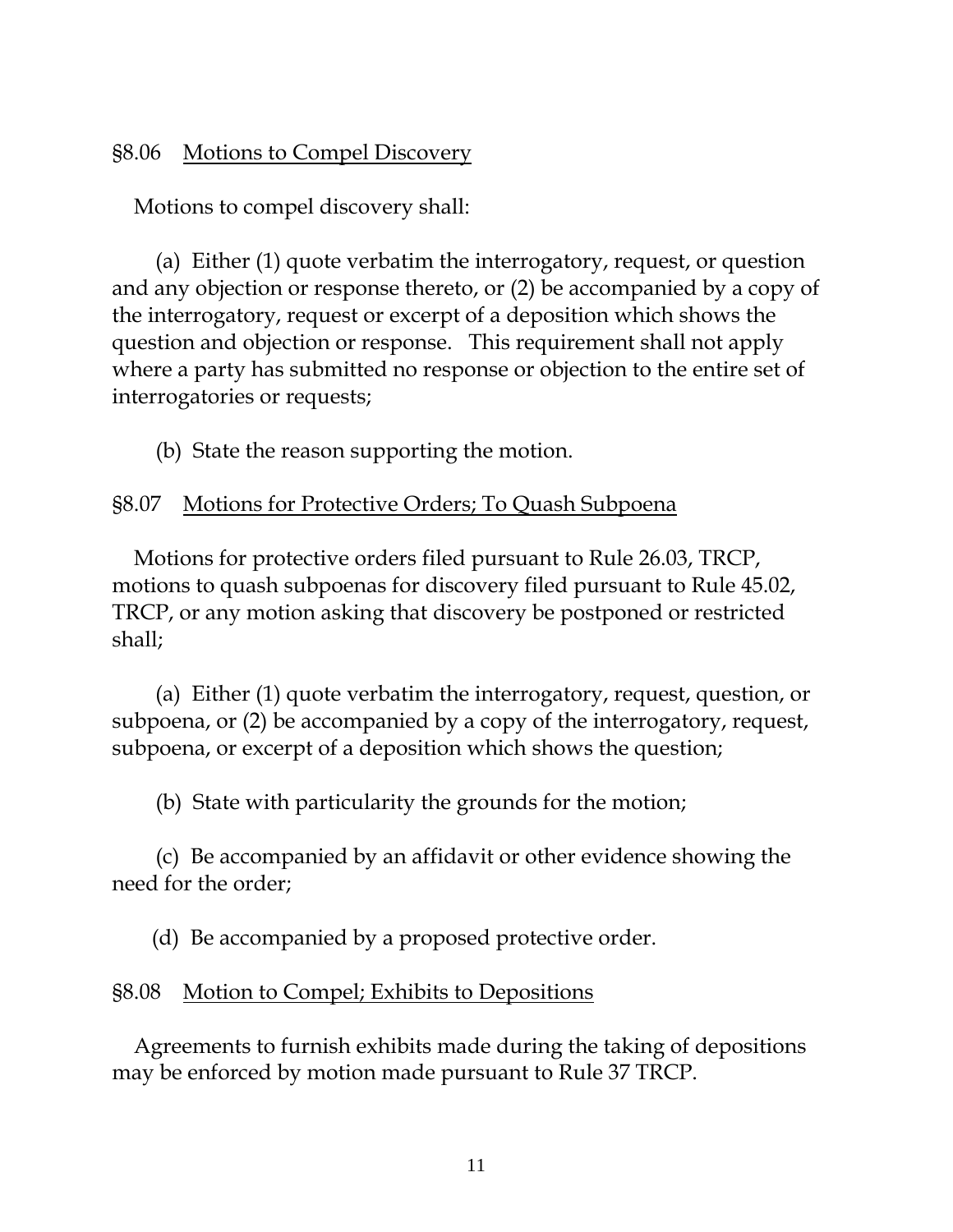## §8.09 Service

 Whenever a request for discovery is made, the party seeking discovery shall serve each party with a copy of the request. Such service shall be made regardless of whether the discovery sought is directed to only one of multiple parties. Likewise, each response to a request for discovery shall be served on each party in the case.

## **RULE 9**

## TRIAL DOCKETS AND STATUS DOCKETS

## §9.01 Daily Dockets

Daily trial dockets will be prepared by the clerk.

## §9.02 Cases not Reached

 In the event a jury case is not reached for trial on the day it is set, it may be carried over to the following trial day without loss of its place in the order of trial or may be reset by the Court later in the session.

## §9.03 Status Docket

 The Judge and/or the clerk shall schedule all matters to be heard at status.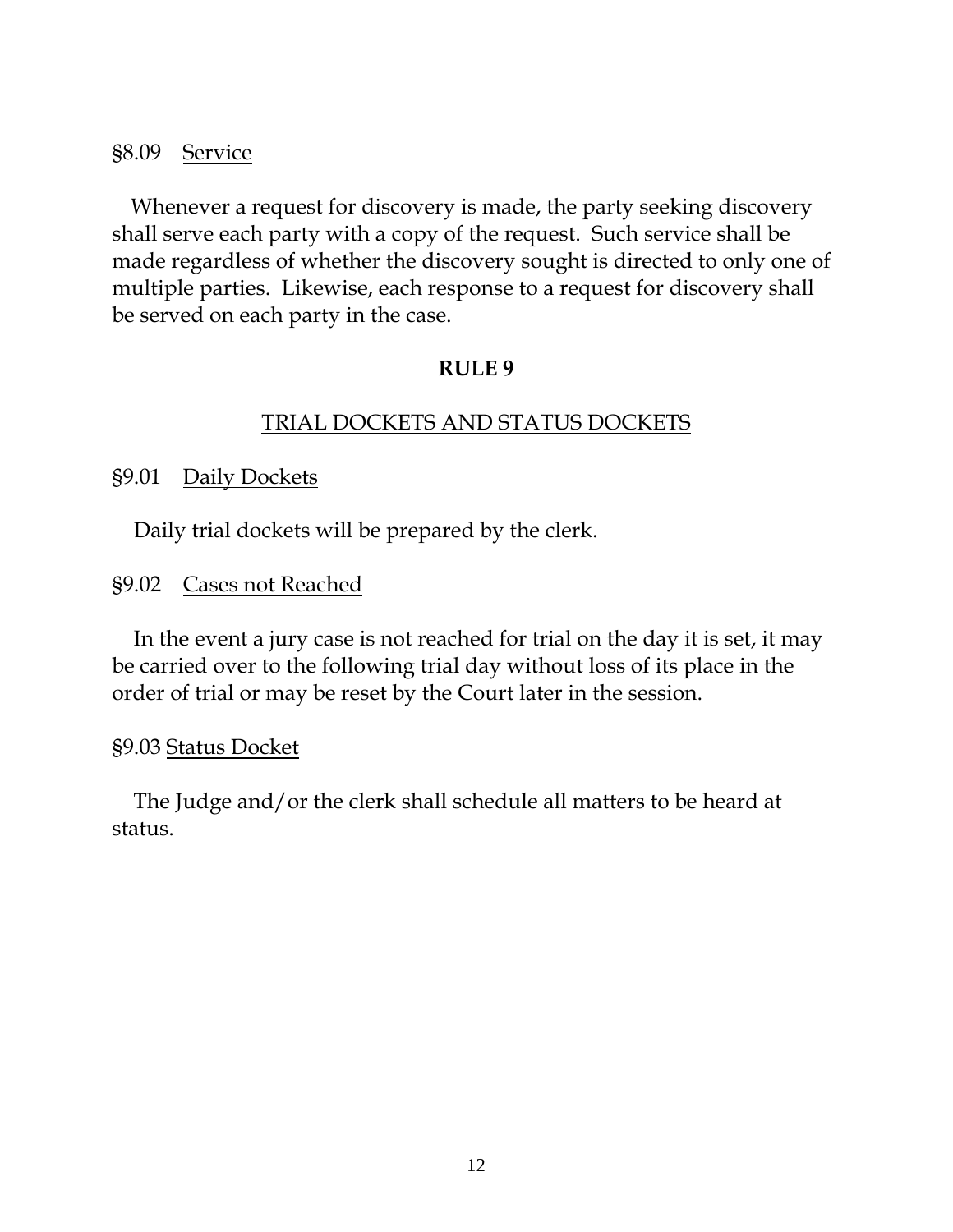# MOTIONS

# §10.01 Time for Filing and disposition of Pre-Trial Motion

 Pre-trial motions which may dispose of one or more issues in a case on the merits must be filed and set for hearing at least sixty (60) days prior to the trial date in jury cases and thirty (30) days prior to the trial date in nonjury cases. Any such pre-trial motion shall be docketed within ninety (90) days of filing in any case.

## §10.02 Response to Motions

 (a) If a motion is opposed, a response to the motion must be filed. The response shall be made in writing and shall state with particularity the grounds for opposition to the motion. If no response is filed, the Court may dispose of the motion as unopposed.

 (b) Responses to motions, including counter-affidavits, depositions, briefs or any other matters being presented in opposition to motions must be served on opposing counsel prior to the day of the hearing on the motion.

## §10.03 Briefs on Motions and Responses

 Every motion which may require the resolution of an issue of law and every motion in which legal authority is relied upon shall be accompanied by a short memorandum of law and facts in support thereof. A responsive memorandum is required and shall be submitted and furnished to opposing counsel prior to the day of the hearing on the motion. If no responsive brief is filed, the Court may dispose of the motion as unopposed. When motions are to be heard, copies of motions, briefs and responses shall be sent to the Judge sufficiently prior to the hearing to allow review.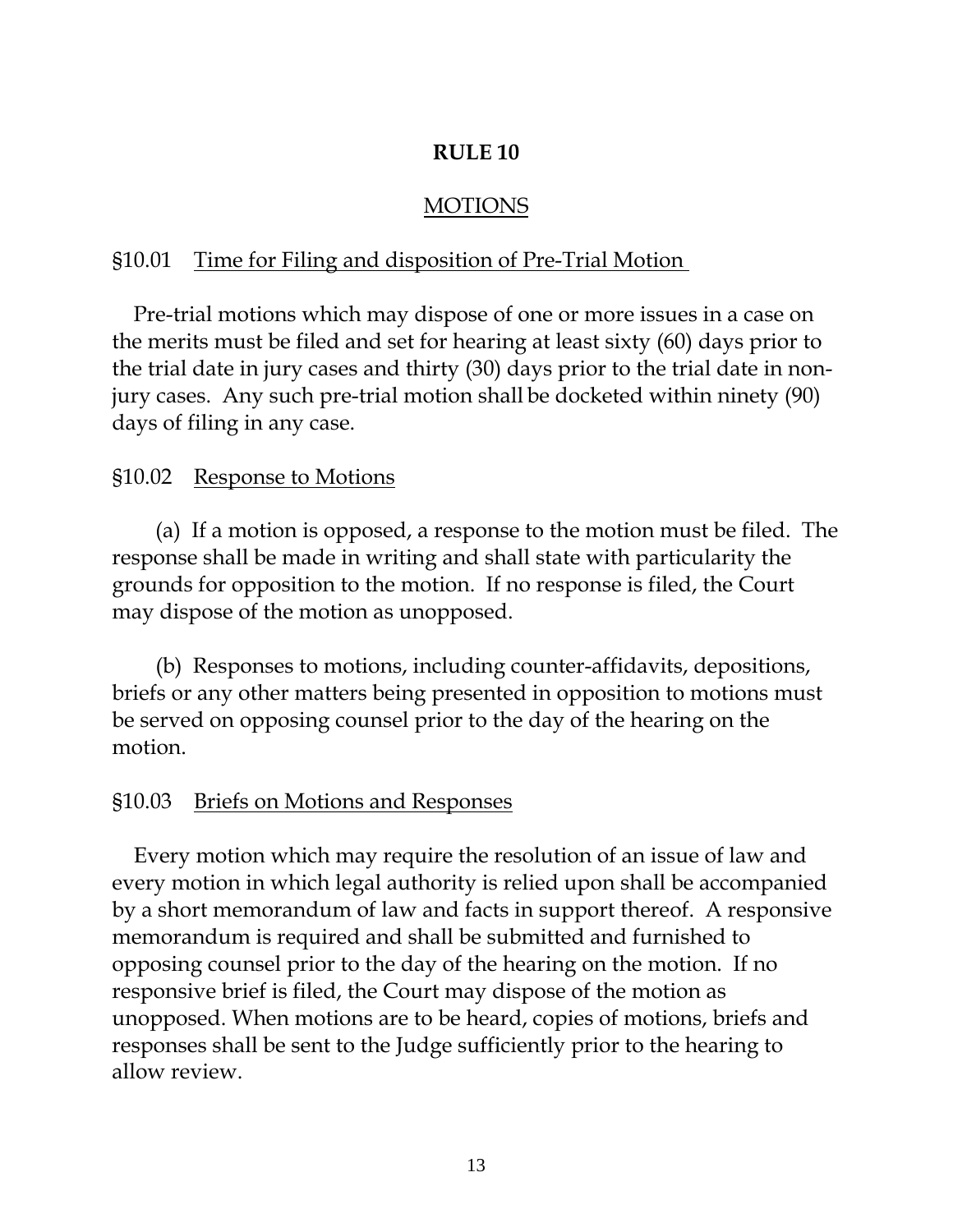Whenever a memorandum cites an unreported Tennessee decision or a decision from a Court of another state, counsel shall attach to the memorandum a complete copy of the opinion; counsel also shall furnish a copy of any unreported decision to opposing counsel.

## §10.04 Time for Hearings.

 Motions will be heard by agreement, by order of the Court, or on notice on any status day commencing at 9:00 a.m. or by consent of court on any regular day of a session in the county in which the motion is pending or at such other time and place as may be designated by the Court.

## §10.05 Place of Motion Hearing

 Motions shall be held at 9:00 a.m. on designated dates in the county where the original case is filed or at such other times and places as the Court may designate. Any party docketing a motion for hearing shall serve written notice of the date and time of the hearing upon all other parties.

## §10.06 Striking or Postponement of Motions

After a motion has been docketed, no party may strike or postpone a motion without the agreement of all parties. In the absence of an agreement, the Court may order postponement of a motion hearing. If a motion is to be stricken or postponed by agreement, counsel shall notify the clerk and Judge's secretary as soon as practicable. If any party strikes or postpones a motion without agreement of all parties of record or without leave of court, the Court may tax costs, reasonable fees and expenses in favor of any party who appeared at the scheduled hearing.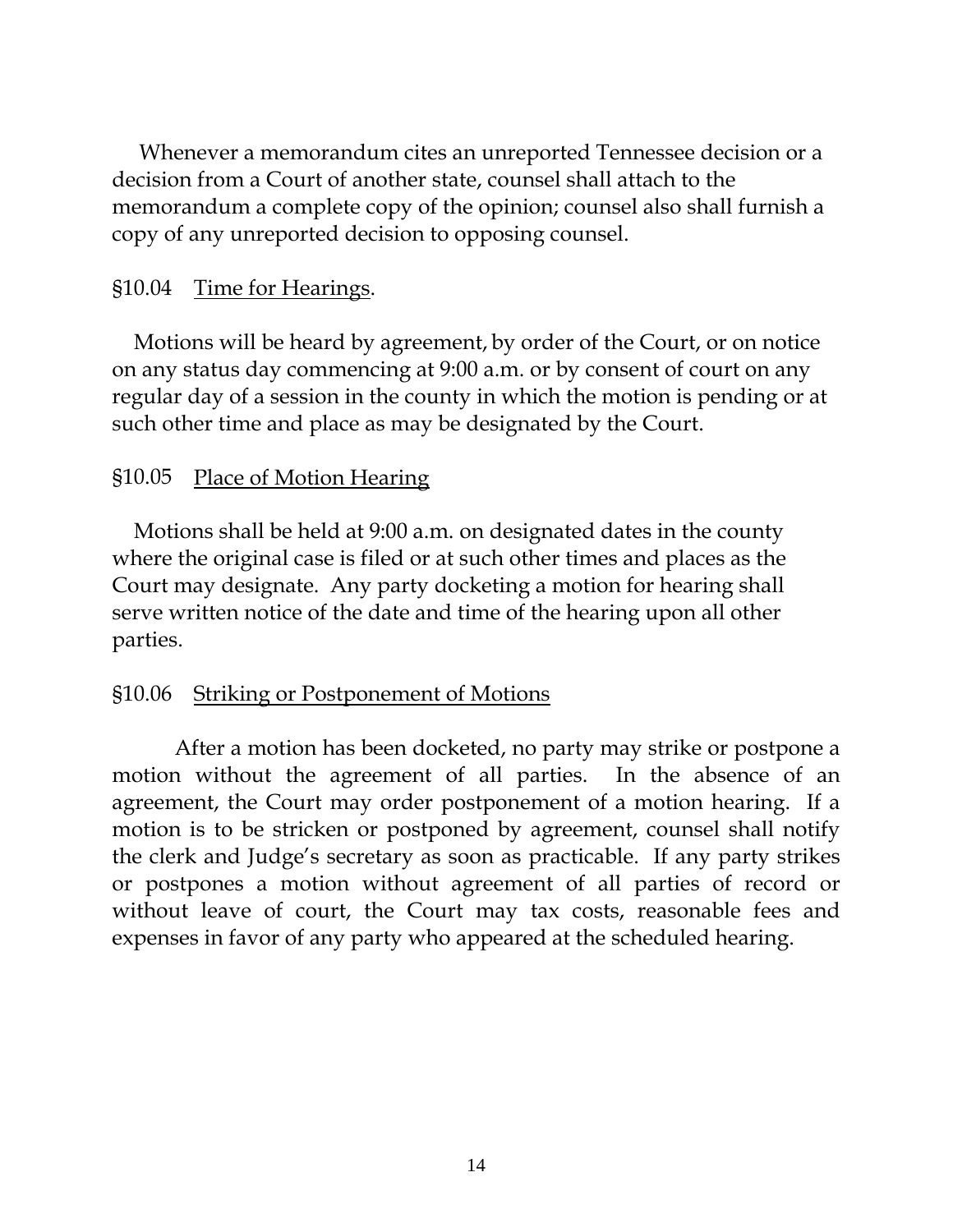## §10.07 Failure to Appear at a Motion; Late Appearance

If any party does not appear at a scheduled hearing on a motion or any other matter scheduled to be heard on the motion docket, the Court may strike or adjudicate the motion. Counsel who will be late for a motion hearing shall notify the clerk in advance of the hearing or have an announcement to that effect made at the call of the motion docket.

#### §10.08 Motions for new trial and/or hearings

 (a) Motions for new trial and/or modification of an order/judgment shall be docketed for hearing within thirty (30) days of the date of filing of the motion.

(b) The failure to docket a hearing within thirty (30) days shall be considered a waiver of the motion and an order overruling said motion may be entered by the Court.

#### **RULE 11**

## USE OF AUDIO/VISUAL RECORDINGS

 When a party intends to offer an audio and/or visual recording as evidence in any jury trial, counsel shall provide written notice to all adverse counsel at least twenty-one (21) days before trial. Adverse counsel shall be permitted to review the recording in the form in which it is intended to be offered at trial. Additionally, counsel, at his/her expense, shall be allowed to copy said recording. Adverse counsel shall promptly advise the other attorney of each objection to the recording. The attorneys shall then attempt in good faith to resolve such matters among themselves. If the attorneys cannot resolve the objections, then they shall advise the Court sufficiently before trial in order that said objections may be ruled upon in time to allow editing of the recording. By way of example only, this rule applies to video taped depositions, "Day in the Life" recordings, surveillance films and confessions, interviews or statements. This does not apply to rebuttal or impeachment evidence.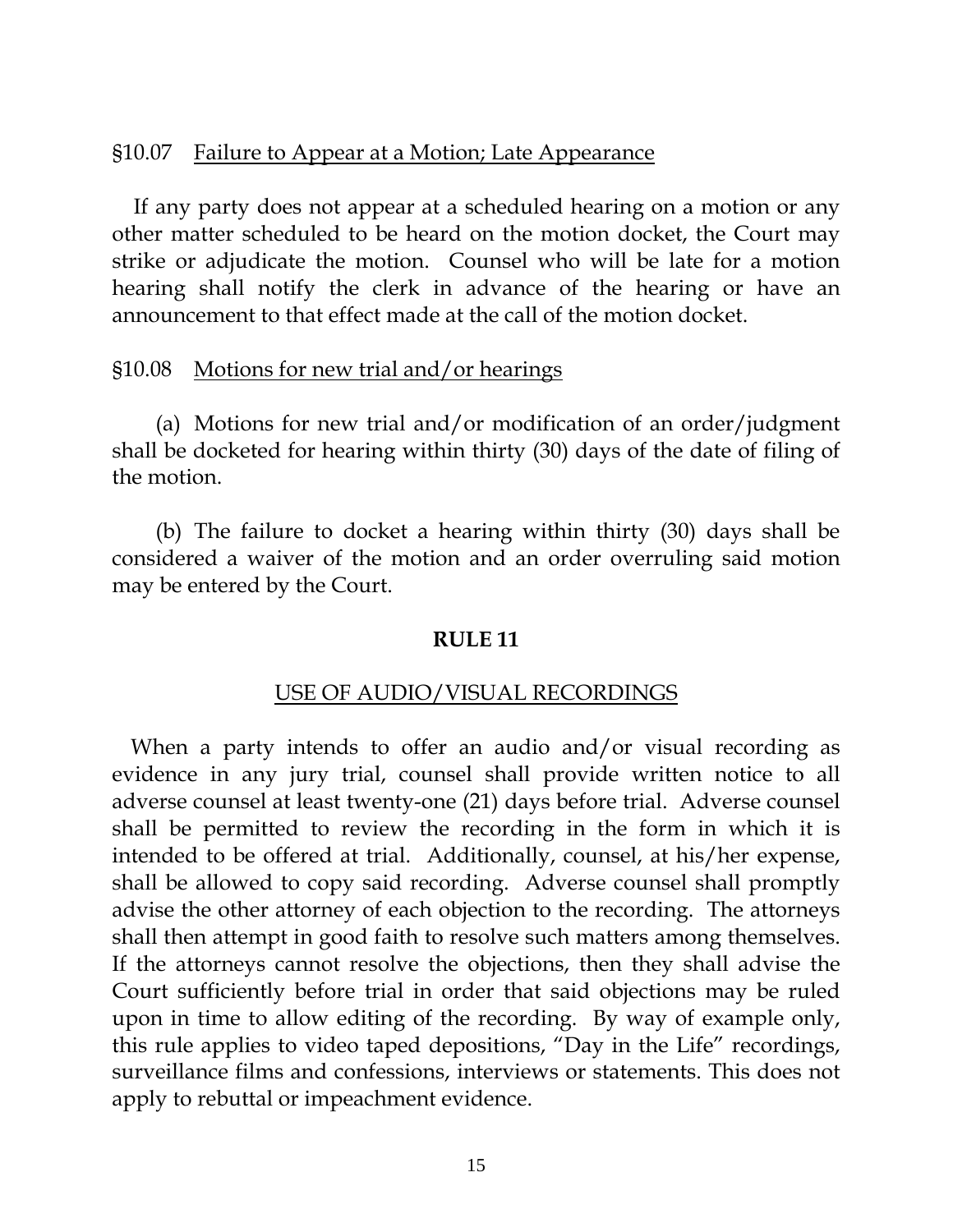#### NEGOTIATIONS AND SETTLEMENTS

#### §12.01 Awards of Expenses

If any case is settled within forty-eight (48) hours of when it is to begin, the Court may award compensation to witnesses for lost income and/or travel expenses and tax the same as costs.

#### §12.02 Court Approval of Settlement

All joint petitions for the approval of workers' compensation, legitimation and minor's claims must be filed with the clerk before being presented to a judge. In the event a minor or incompetent person is not represented by counsel, the Court may require that a Guardian ad Litem be appointed for the person if the Court is not satisfied with the proposed settlement and in that event, the fee of said Guardian ad Litem will be taxed as part of the costs.

#### §12.03 Notice Immediately Upon Settlement

If a case is set for trial and the parties subsequently reach a settlement, the parties shall give immediate notice of the settlement to the clerk and Judge and shall promptly file an agreed order. Strict adherence to this requirement will allow the Court to better plan for the trial of other pending cases.

#### **RULE l3**

#### COURT REPORTERS

 It is the responsibility of litigants to arrange for court reporters. Proceedings will not be postponed or delayed because of a court reporter's absence or tardiness where counsel has not been diligent in this regard.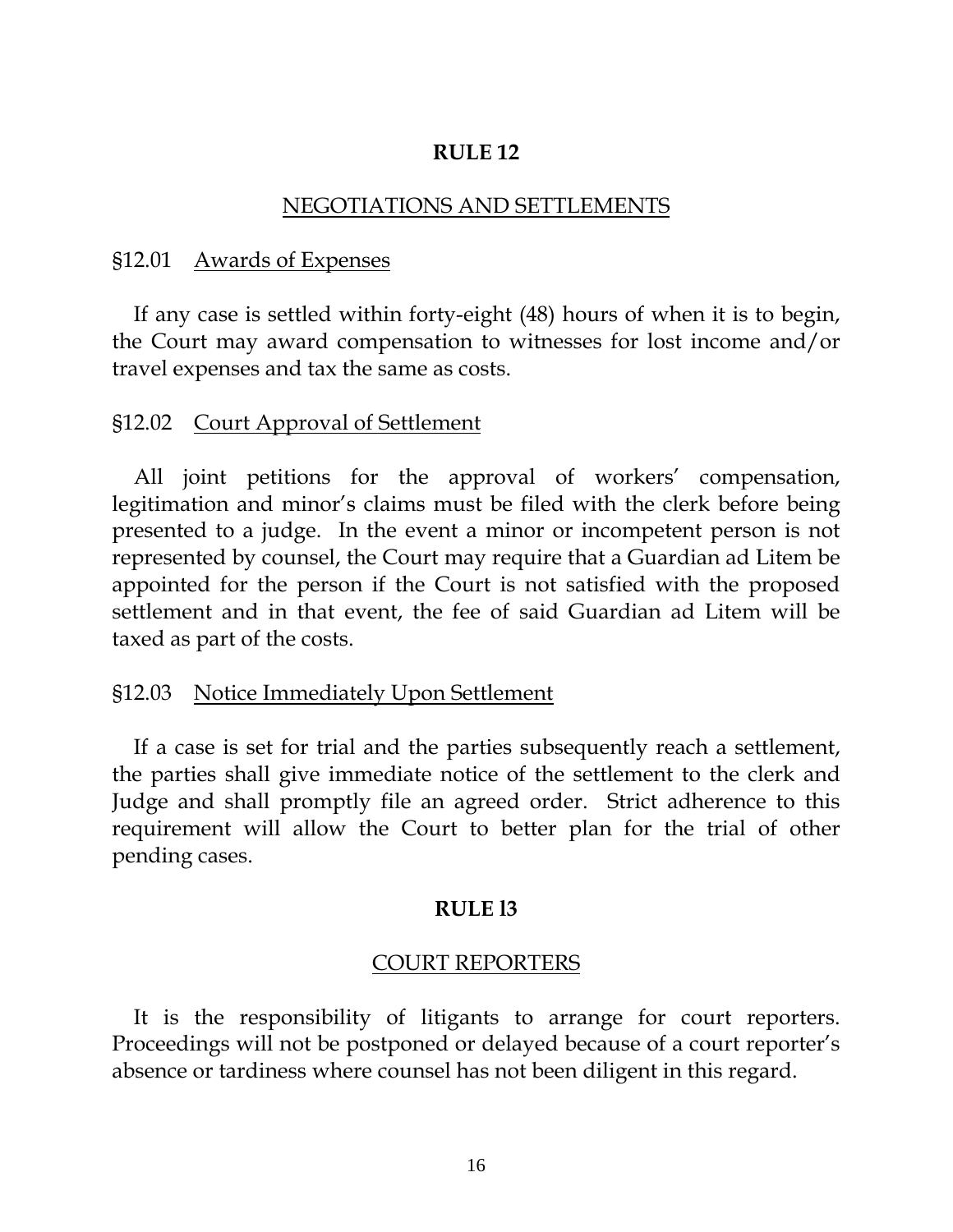# GENERAL SESSIONS AND JUVENILE COURT APPEALS IN CIRCUIT COURT

 (a) It shall be the duty of the Appellant and/or their attorneys to notify opposing parties or counsel at the time a General Sessions Court or Juvenile Court case has been appealed to Circuit Court. The Clerk shall also notify opposing parties or counsel that a case has been appealed.

 (b) Every such appealed case will be scheduled for trial on the next status day. The Court may set the case at an earlier or later time.

 (c) The signature of an attorney or party to an appeal from General Sessions Court or Juvenile Court shall constitute a certificate under Rule 11 TRCP.

## **RULE 15**

# SETTING CASES FOR TRIAL AND CONTINUANCES

## §15.01 Method of Setting

Cases shall be set for trial in one of the following ways:

- (a) By agreement of counsel after consultation with the Court;
- (b) By motion;
- (c) By the Court with notice to counsel; or
- (d) At docket call.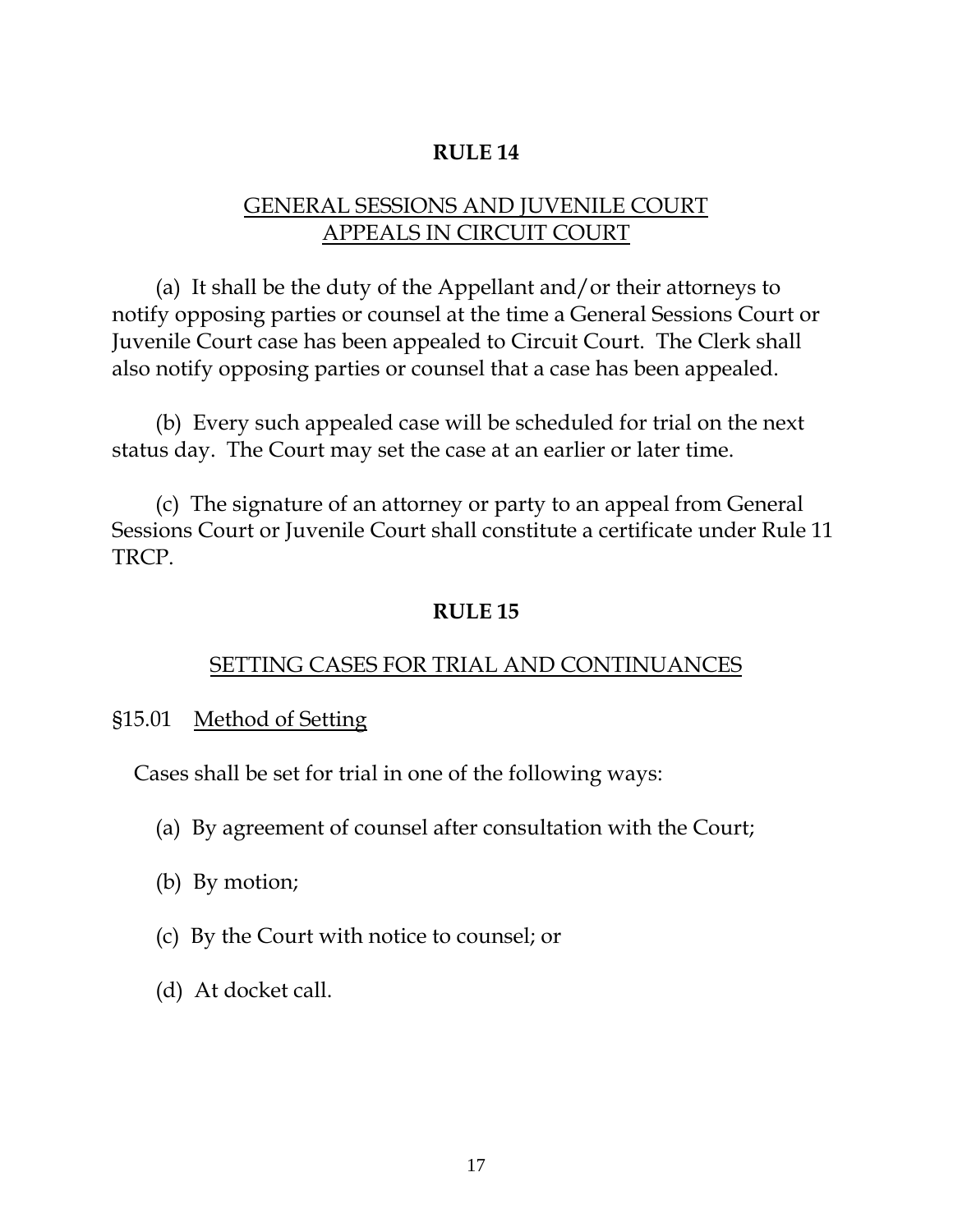# §15.02 Certifying Cases Ready When Set

 When a case is set for trial, all counsel are certifying they are available for trial and that the case will be, in all respects, ready for trial on the trial date.

## §15.03 Deadline for Trial Preparation

 If a party objects to having a case set because trial preparation is not complete, the Court may establish a deadline for completing trial preparation.

# §15.04 Continuances

 (a) Cases may not be continued by agreement and may be continued only by leave of court. Cases will not be continued except for good cause which shall be brought to the attention of the Court as soon as practicable before the date of the trial.

 (b) Absence of a witness will not be considered by the Court as a ground for a continuance unless the witness has been subpoenaed in accordance with the requirements of these rules and TRCP.

 (c) When a case has been set, failure to have completed discovery, inability to take a deposition or failure to have completed any other trial preparation will not be grounds for a continuance. The Court should be timely notified of problems in scheduling depositions or other preparation (such as refusal of a deponent to promptly schedule a deposition) and the Court may take such action to insure that depositions are given in a timely fashion so as to insure that parties are ready for trial on the scheduled trial date.

 (d) A case may not be continued or delayed more than once and not exceeding sixty (60) days to assure the compliance of installment or partial payment agreement of parties.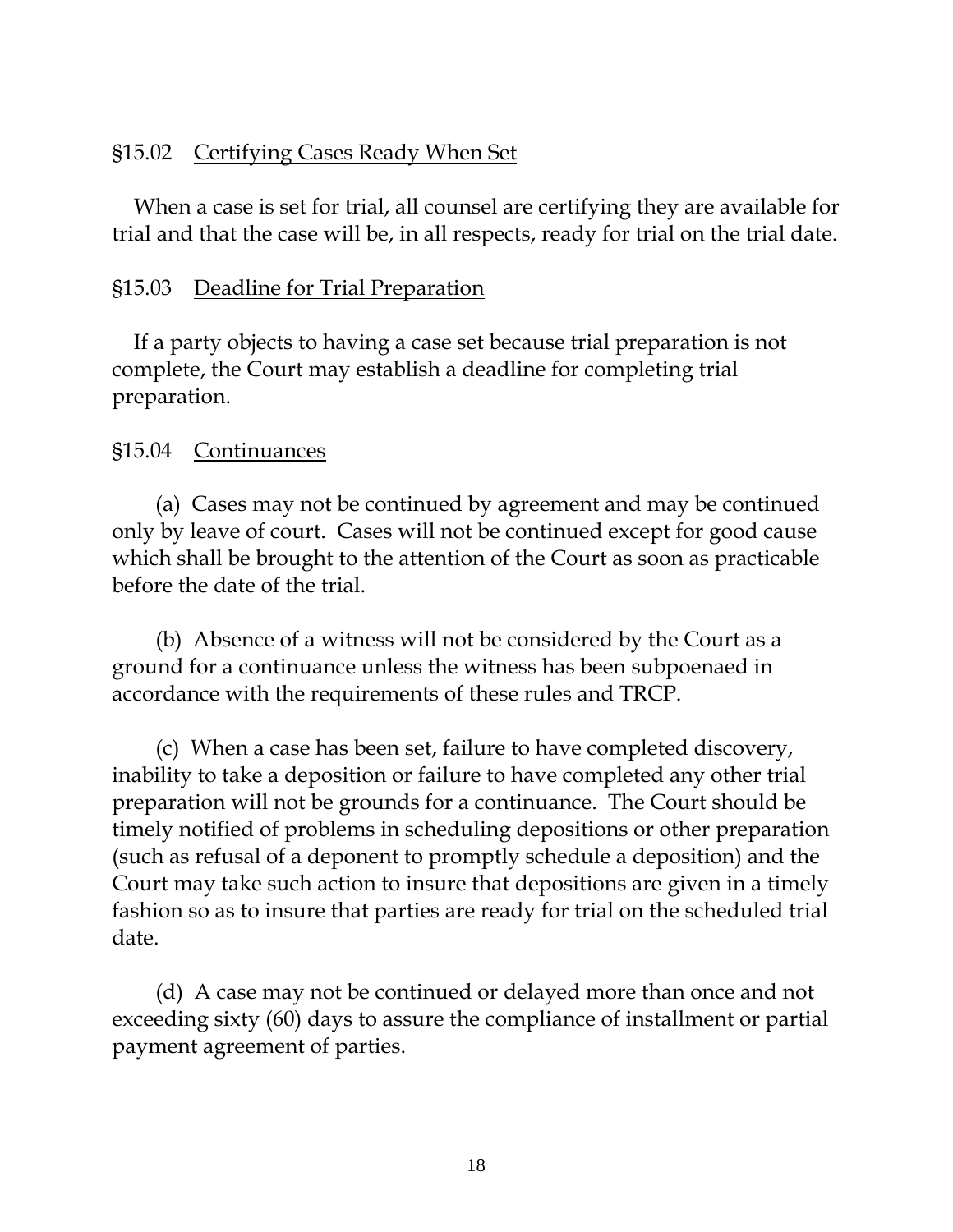## §15.05 Award of Fees and Expenses

 If a case is continued, the Court may award expenses and attorney fees, including compensation to witnesses for lost income and/or travel expenses and tax the same as court costs.

## §15.06 Motions to Continue Jury Trials

- (a) All motions to continue a jury trial shall specify the trial date.
- (b) All motions to continue a jury trial shall be heard by the Judge.

## **RULE 16**

#### SUBPOENAS

## §16.01 Issuance of Subpoenas

 (a) All subpoenas for witnesses, except for subpoenas issued in "blank", shall be issued and signed by the clerk in triplicate. One copy shall be designated "service copy" and it is to be left with the witness. One copy shall be designated "file copy" and retained in the file. The original shall be the returned copy.

 (b) Subpoenas issued in blank shall be signed by the Clerk, shall be completed by the party requesting it, and three (3) copies shall be filed with the clerk within the time frame set out in Rule l6.03 (a) (b).

#### §16.02 Clerk's Duty Upon Issuing of Subpoena; Removal of File Copies

When a subpoena is issued, the clerk shall:

(a) Place the file copy of the subpoena in the file of the case;

 (b) Deliver the service copy and original to the Sheriff or other authorized person for service; and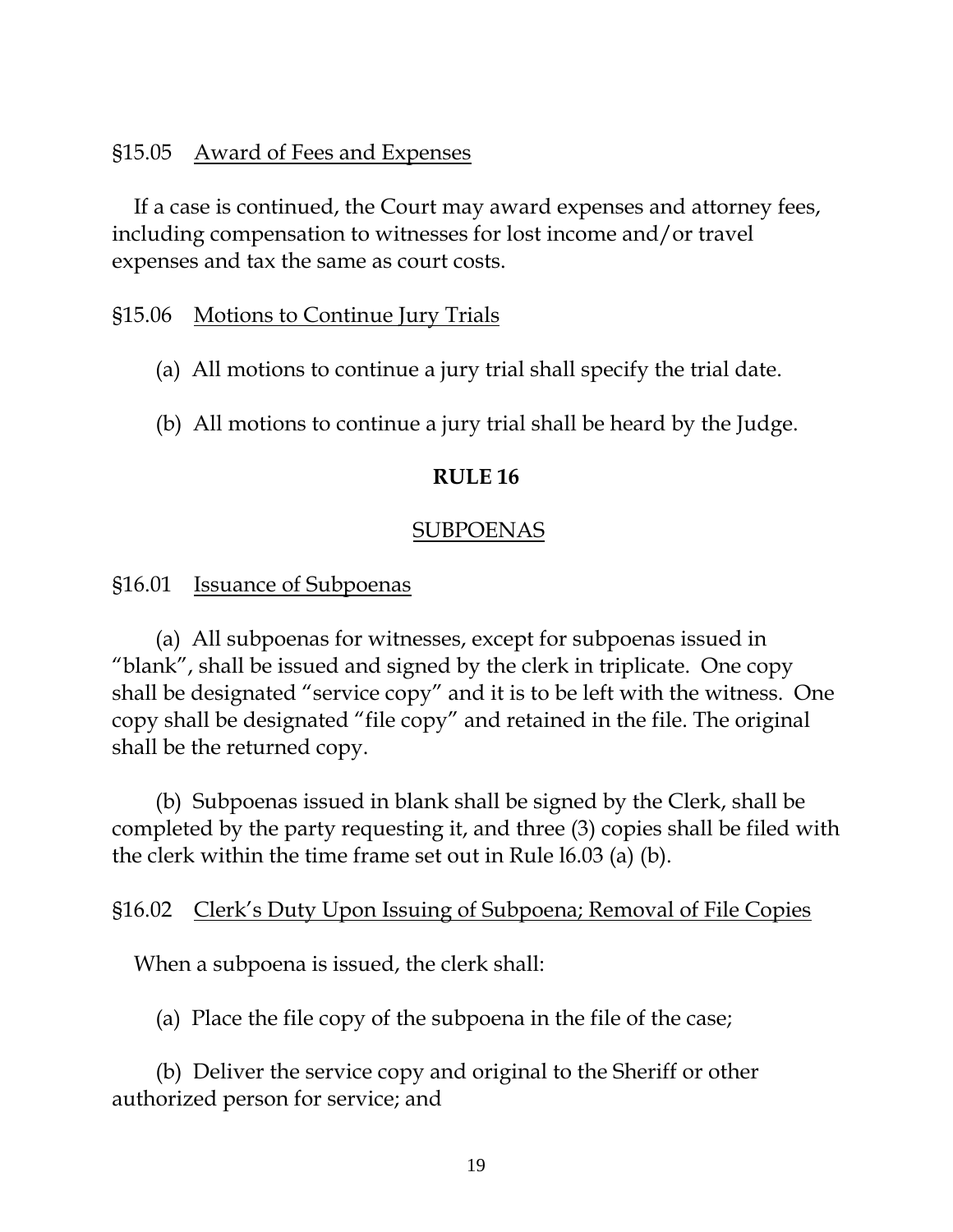(c) When the original subpoena is returned to the clerk, the clerk may remove the file copy and discard it.

## §16.03 Time for Issuing Subpoenas

 (a) Non-Jury cases: Subpoenas for a local witness must be issued and dated by the clerk no later than five (5) days before the date of trial. If the witness is out of county, the subpoena must be issued by the clerk and mailed or otherwise transmitted to the out of county sheriff or other authorized person no later than seven (7) days before the date on which the case is set for trial.

 (b) Jury cases: Subpoenas for a local witness must be issued and dated by the clerk no later than seven (7) days before the trial and ten (10) days for out of county. If an attorney is aware that any witness requires more notice than set out above to insure that a prior served subpoena will not take precedence, a subpoena must be issued within five (5) days of the date of first notice of the setting of the case.

# §16.04 Responsibility of Counsel

Counsel of record shall be responsible for insuring the subpoenas are issued in accordance with this rule and the applicable rules of Civil Procedure. Nothing in Rule 16 prohibits counsel from preparing subpoenas. The clerk may not refuse to issue a subpoena requested by counsel at any time.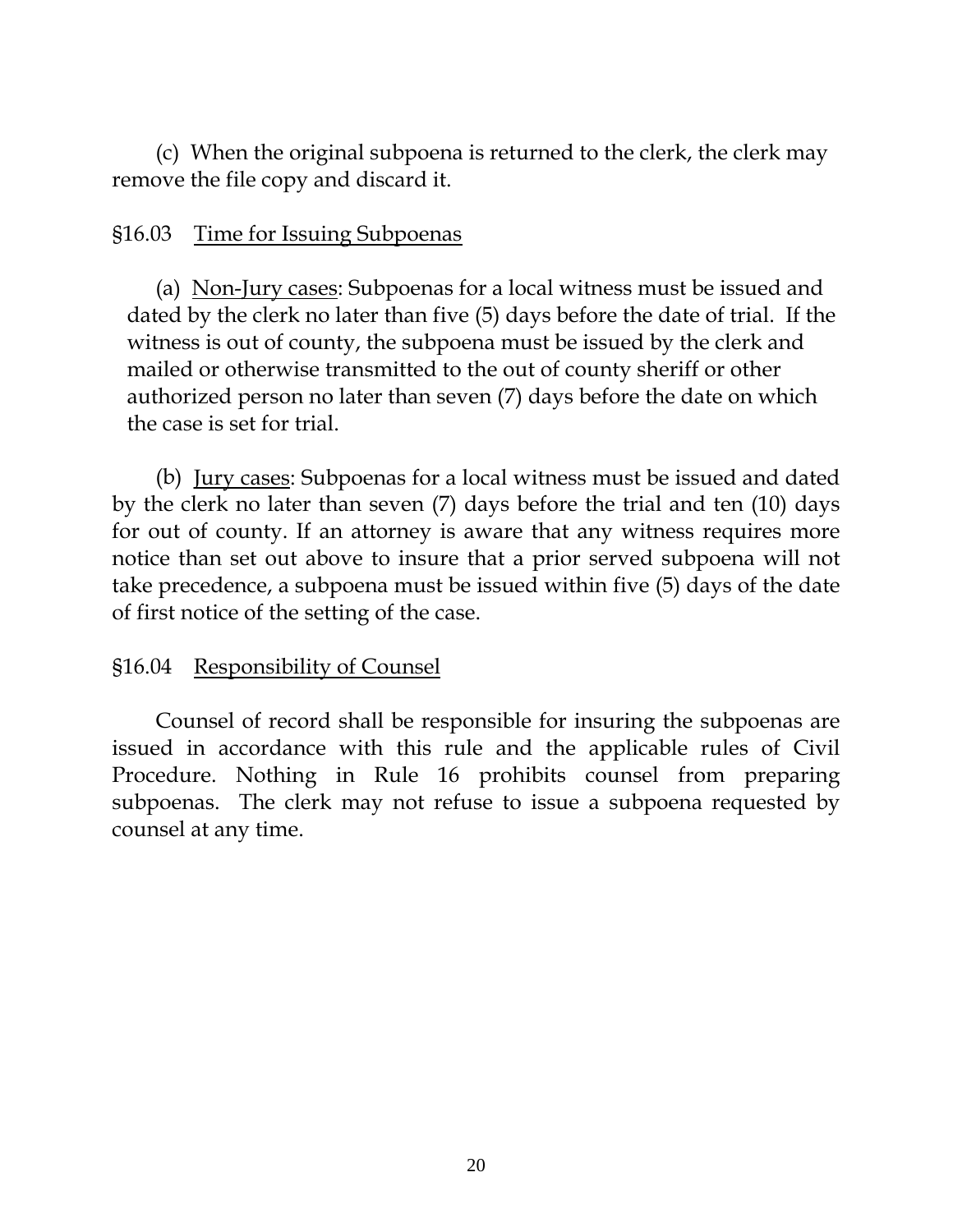## PRE-TRIAL PROCEDURE

## §17.01 Required Procedure

At least seventy-two hours (excluding weekends and holidays) prior to the trial of a civil case, opposing counsel shall either meet face-to-face or shall hold a telephone conference for the following purposes:

 (a) To exchange names of witnesses, other than impeachment or rebuttal witnesses;

 (b) To make available for viewing and to discuss proposed exhibits, other than impeachment or rebuttal exhibits. In the event that the parties hold a telephone conference rather than a face-to-face meeting, the exhibits shall be made available for viewing before the conference.

 (c) Trial proceedings will not be delayed to allow counsel to view or copy exhibits.

(d) Trial exhibits shall, when possible, be marked and numbered prior to the taking of the witness stand by the witness the exhibit(s) is expected to be introduced through.

### §17.02 Medical or Expert Depositions - Workers' Compensation cases

 In all contested cases, a copy of all medical or expert depositions relied upon by any party as proof in a workers' compensation case shall be mailed or delivered to the Judge's office at least seven (7) days prior to the hearing date.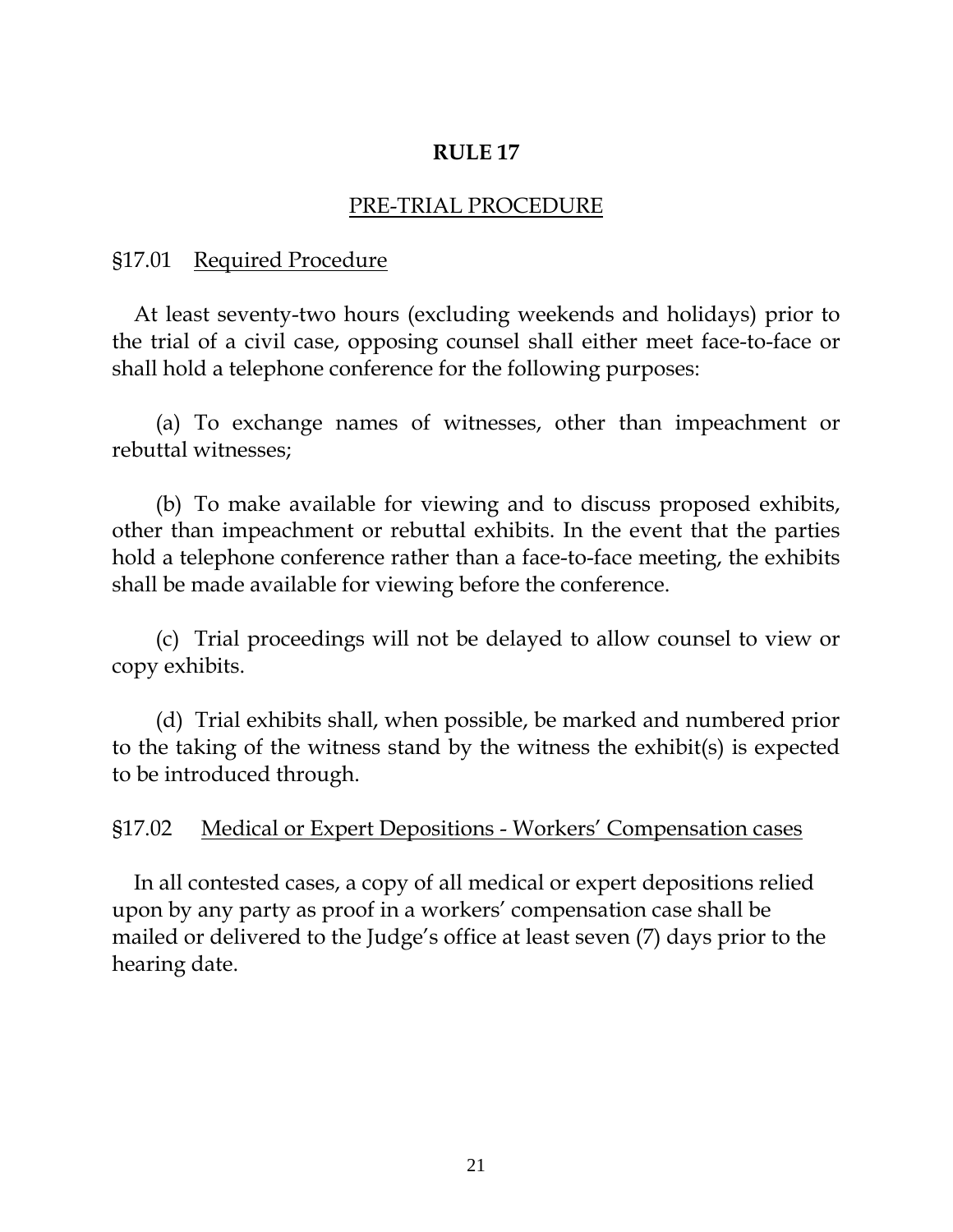#### EXHIBITS

#### §18.01 Depositions and Discovery Material

 Depositions and discovery material submitted to the Court as evidence which is not read to the Court shall be made trial exhibits.

#### §18.02 Custody of the clerk

 All trial exhibits shall be accounted for and placed in the custody of the clerk unless otherwise directed by the Court.

#### §18.03 Disposition of Exhibits

 Upon the order in any case becoming final, the parties shall have thirty days to withdraw exhibits.

#### **RULE 19**

## REQUESTS FOR SPECIAL INSTRUCTIONS AND SPECIAL VERDICTS

#### §19.01 Requests for Special Instructions

 When counsel submits special requests pursuant to Rule 51, TRCP copies shall be furnished to adversary counsel. When a request for an instruction is made and the request is for a Tennessee Pattern Jury Instruction verbatim, the request shall be made by reference to "TPI (Civil) No: \_\_\_\_." If the request is for a modification of an existing instruction, the request shall identify the instruction to be modified by number and identify the deletion or addition. When a request for an instruction is made and there is no instruction on the subject in the Tennessee Pattern Jury Instructions, this fact must be stated in the request. Any request which seeks to alter or modify a Tennessee Pattern Jury Instruction shall cite authority relied on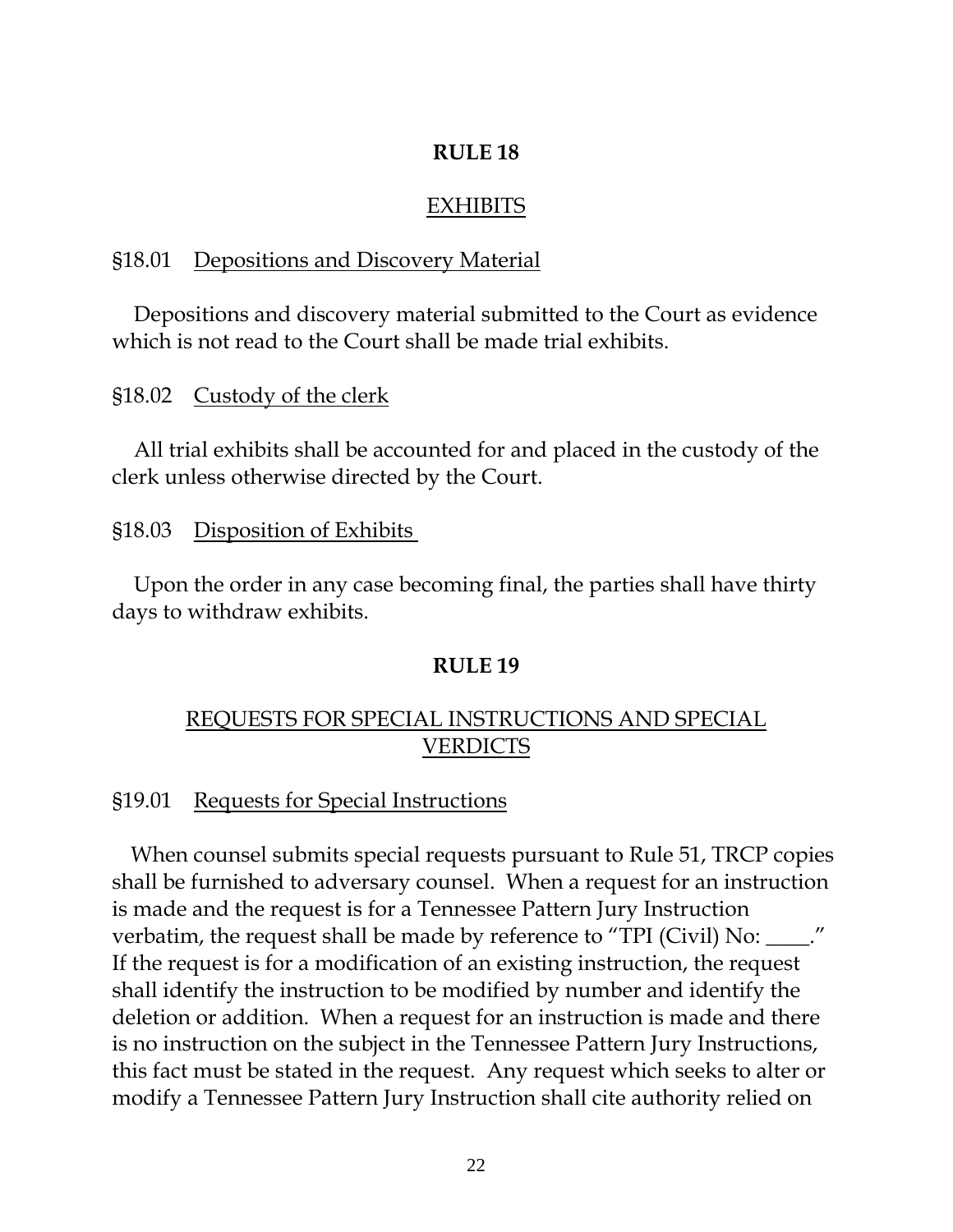and be accompanied by a complete copy of such authority.

# §19.02 Special Verdicts

Requests for special verdicts or written interrogatories made pursuant to Rule 49 TRCP must be made before commencement of the trial and must be accompanied by proposed verdict forms, proposed written interrogatories and proposed instructions which will be given to the jury along with the special verdict forms or interrogatories. The Court shall inform counsel of its proposed action on the requests prior to their arguments to the jury.

# **RULE 20**

# ORDERS AND JUDGMENTS

# §20.01 Preparation and Submission of Orders and Judgments

 (a) In all judgments by default and orders in uncontested matters, the attorney or party taking a judgment or order shall prepare and lodge such order with the Judge for signature within seven (7) days from the date that such judgment or order is granted.

 (b) Unless the Court directs otherwise, in all cases wherein orders or judgments are granted in contested matters, the attorney for the prevailing party shall prepare the order for signature by the Court. If said order is signed by all parties or counsel, it shall be submitted directly to the Court for signature within fifteen (15) days of the date of the Court's decision.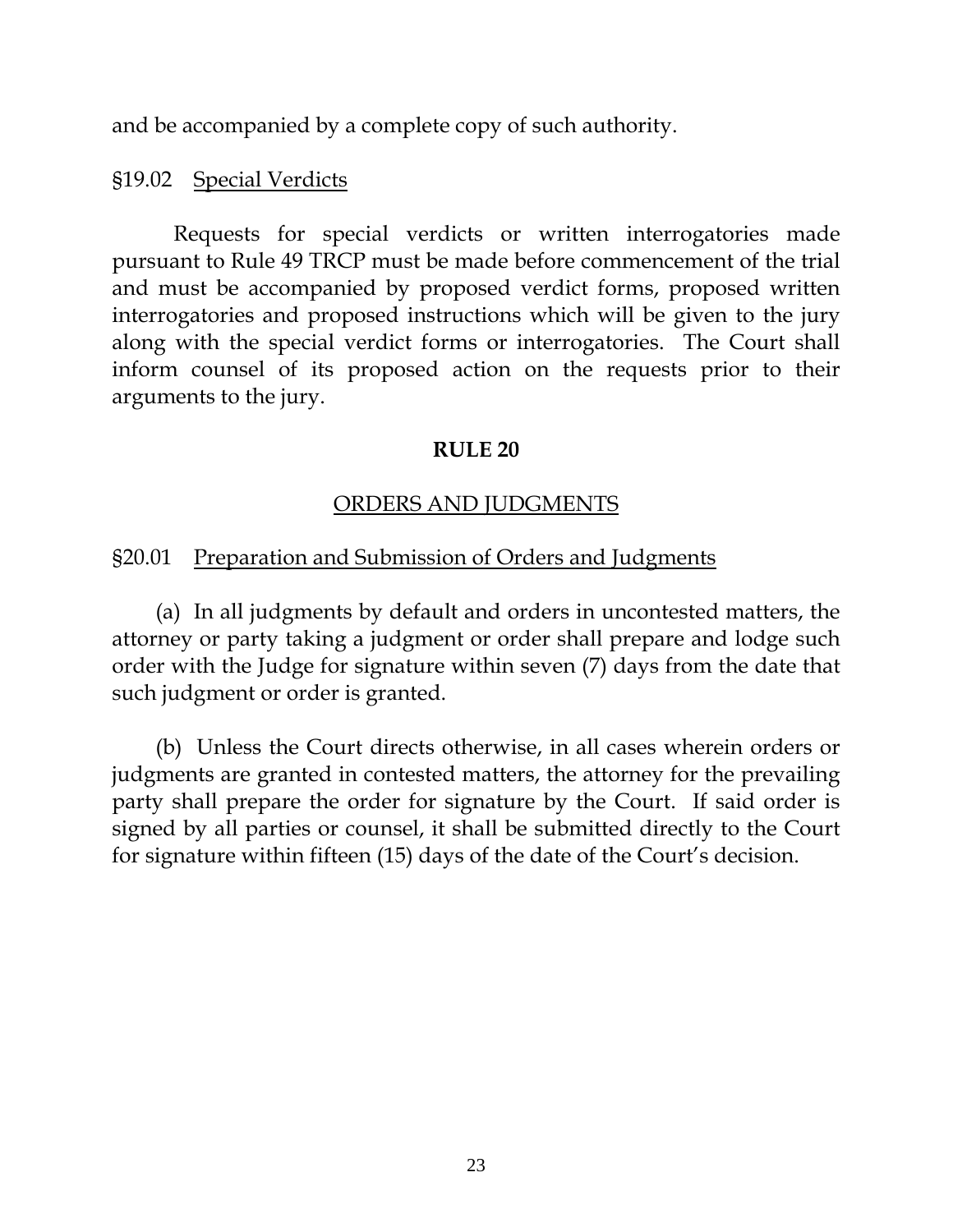(c) Orders in contested matters containing the signatures of less than all the parties or their attorneys shall be submitted to the Judge within fifteen (15) days from the date of the Court's decision and the same shall not be entered immediately, but will be held by the Judge for five (5) days. When opposing counsel or party receives a copy of a proposed order, he or she shall notify the Judge immediately of any objection to the same. If the Judge receives no objection within the five (5) day period, the order will be signed by the Court. Where there is a disagreement as to the terms of the order, each party will submit a proposed order. The Court may allow a hearing or telephone conference concerning the same.

 (d) All orders prepared by counsel and not signed by all parties or their counsel shall be accompanied by a certificate of counsel that copies of the order or judgment have been served on all parties or counsel of record.

(e) All orders mailed directly to the Court for signature shall be accompanied by an envelope properly addressed to the clerk of the county in which the action is filed with sufficient postage affixed thereto to carry it to its next destination.

# §20.02 Court Costs

 (a) All final judgments shall provide for court costs. The clerk may refuse to enter any agreed final judgment or compromise and settlement if there are no provisions providing for the taxing of costs.

 (b) Whenever it appears to the clerk that a judgment has been satisfied but that court costs have not been paid, the clerk may apply to the Court for a re-taxing of court costs. The clerk shall notify the parties of the application and the date and time it will be considered by the Court.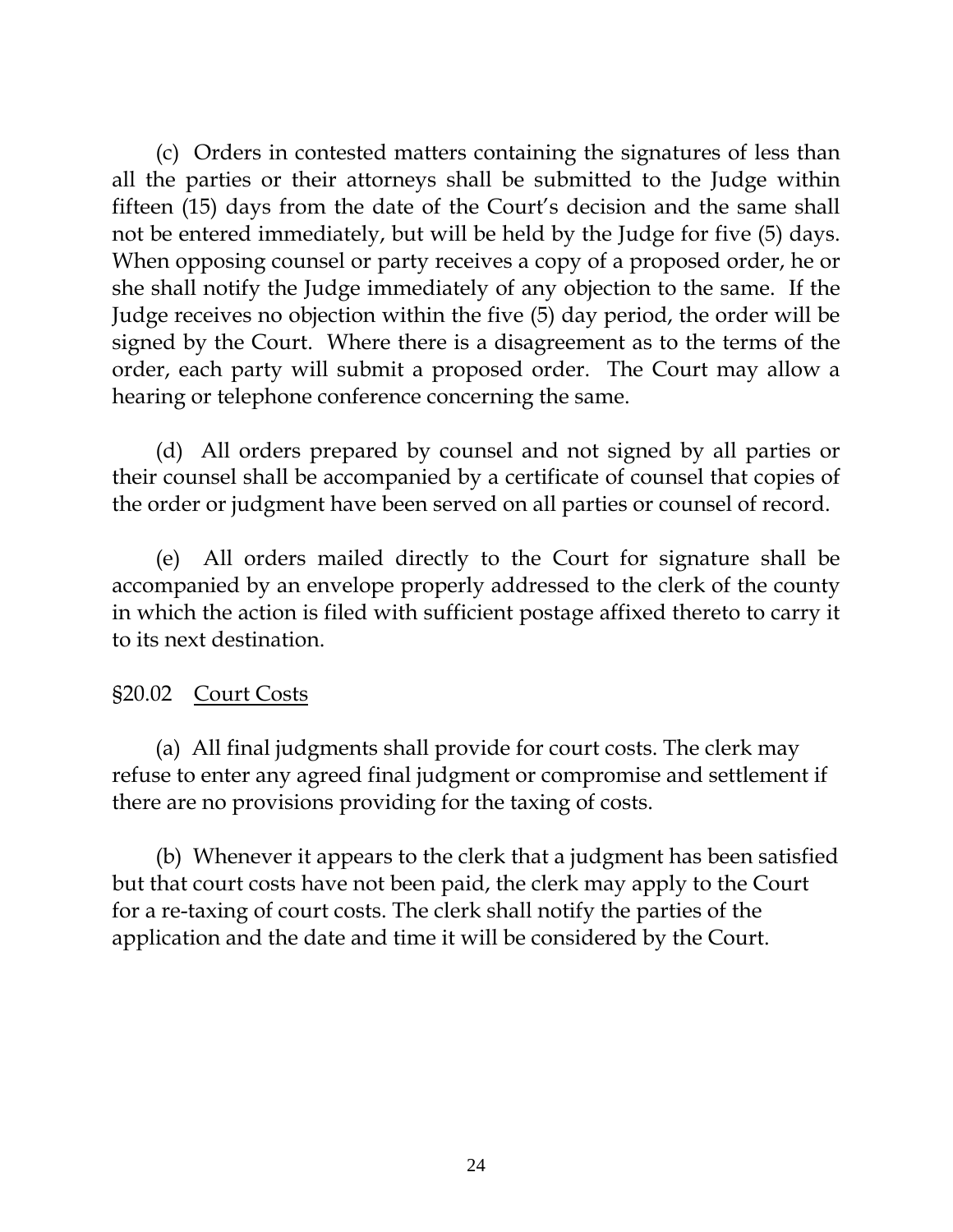## §20.03 Non-Minute Entry Orders

Orders not affecting the legal course of an action, such as orders assigning a case to a court, setting a case for trial, pre-trial conference/ scheduling orders, or actions upon a request for a continuance, are designated as non-minute entry orders. Such orders shall be placed in the file of the case but not spread upon the minutes of the Court.

## **RULE 21**

## DIVORCES: SPECIAL PROCEDURES

#### §21.01 Uncontested Divorce Cases

 (a) When a party in default desires to be heard on any matter other than the basic cause of action, he or she shall notify the Court at least seven (7) days prior to the hearing of the matters upon which he or she desires to be heard and shall file a brief statement setting forth the nature of the matter.

(b) If a property settlement agreement in a divorce action based on irreconcilable differences is delivered through personal service, as allowed by T.C.A. §36-4-103, the statutory requirements regarding service will be strictly adhered to.

#### §21.01 Time for Hearing

 (a) No divorce case where the parties have children under 18 years of age not otherwise emancipated, shall be heard until the same shall have been filed at least sixty (60) days unless the Court finds some compelling reason why the same should be so heard.

(b) No divorce shall be heard in any case until thirty (30) days have expired from the date of service of process. When service is had by publication, the thirty (30) days does not commence to run until the date of the last publication.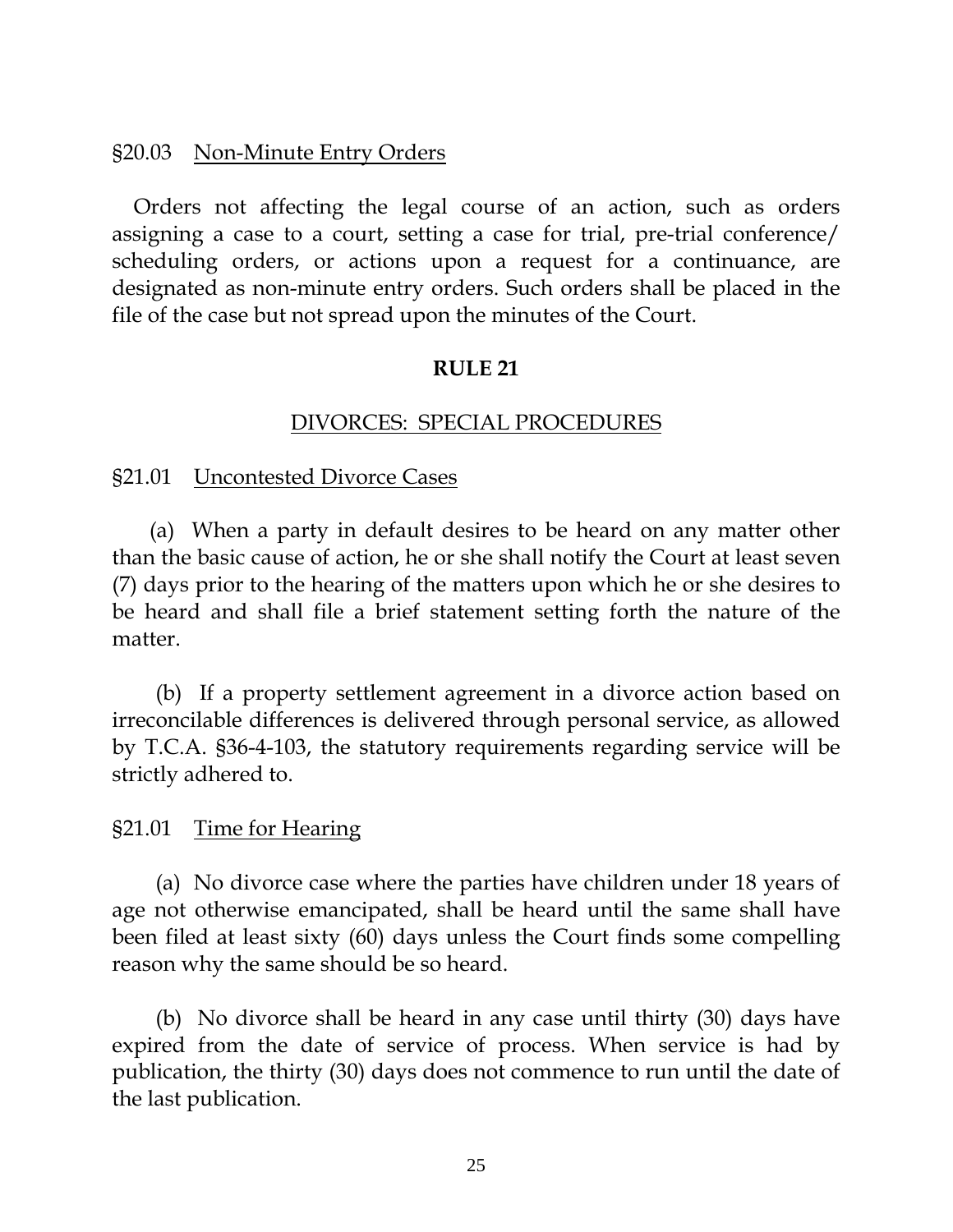## §21.02 Contested Divorce cases: Pre-Trial Stipulations

At least forty-eight (48) hours before the day of trial, the parties shall file with the clerk three (3) JOINTLY EXECUTED AGREED STIPULATIONS as to real and personal property, setting forth, pursuant to the criteria of T.C.A. §36-4-12l: (1) the real and personal separate property of each of the parties; (2) the real and personal marital property of the parties; (3) the remaining real and personal property of the parties, the character of which is disputed and to be decided by the Court. This last item consists of all real and personal property of the parties not covered under the first two stipulations.

## §21.03 Contested Divorces and Custody: Order of Proof

In contested divorce cases, the Court will hear the parties to the action before hearing other witnesses unless, for good cause appearing, the Court finds it desirable to proceed otherwise.

## §21.04 Pendente Lite Child Support and Alimony Hearings

 Motions and applications for child support and alimony pending the final hearing of a case will be submitted and heard on affidavits. The moving party shall include in the complaint, petition or motion allegations in support of such child support or alimony justifying the relief sought, and prior to the hearing, the parties will submit affidavits in support or opposition to the relief sought. Testimony by witnesses in support or opposition to the motion or application may not be allowed except by leave of court for good cause shown.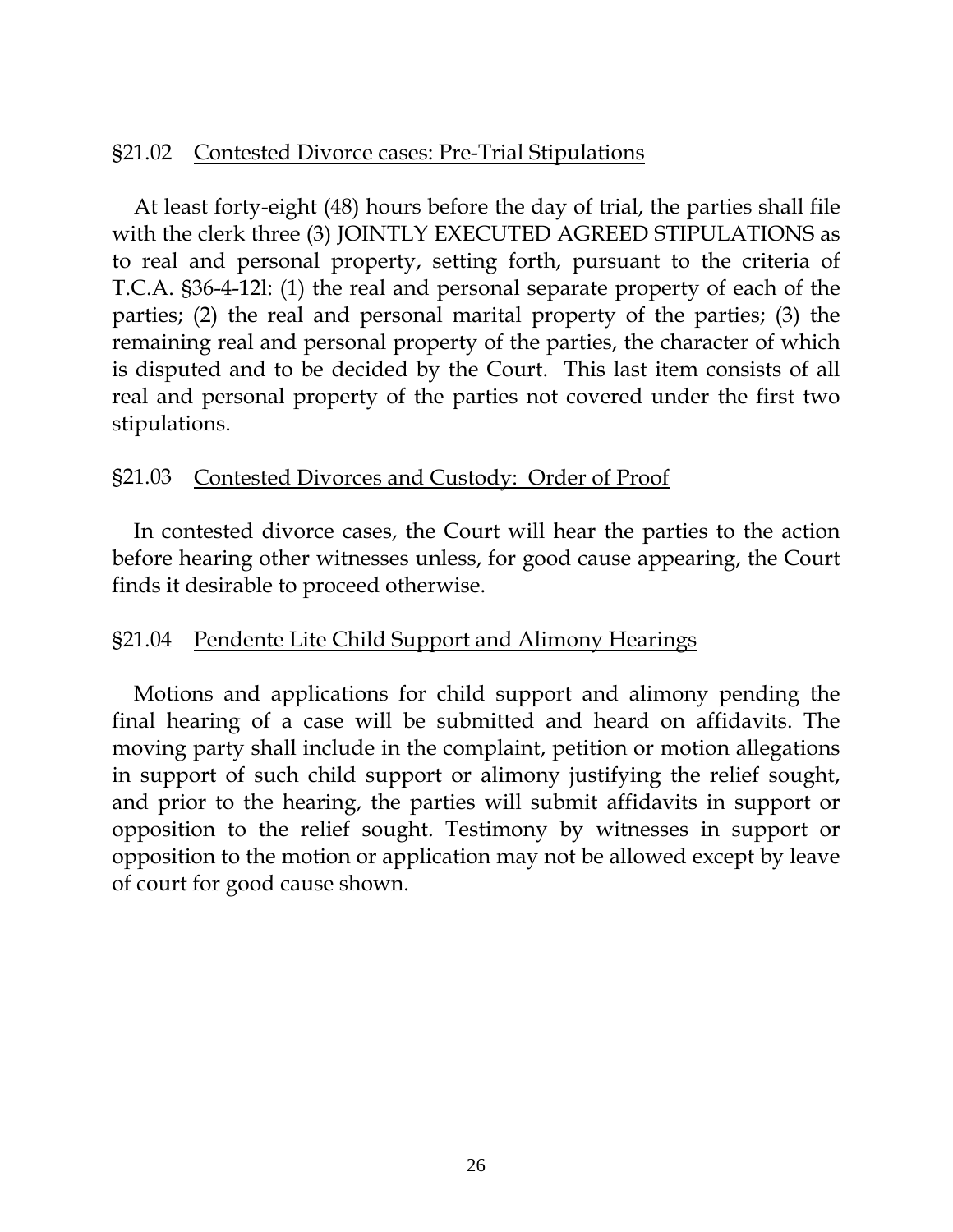## §21.05 Restraining Orders and Temporary Injunctions:

(a) Other than the automatic injunction(s) provided for in TCA § 36-4-106(d), all restraining orders or temporary injunctions obtained in domestic relations cases without notice to the adverse party shall provide for the setting of a hearing thereon within ten (10) days unless the Court is unable to hear said matter within said time, in which event the Court or clerk may direct that the hearing be set at a later date, but, in any event, the same shall be set as soon after the ten (10) days as may be practical and the date of the hearing shall be stated in said notice. Such restraining orders or temporary injunctions and accompanying notice shall be served on the party at least five (5) days before the date of the hearing and shall include language which shall clearly notify the defendant or respondent that he or she shall file a written declaration of intention with the clerk stating whether he or she will or will not be present for the hearing. Failure to so respond by filing the declaration with the clerk not later than twenty-four (24) hours prior to the time set for the hearing shall be deemed and treated as a waiver of the hearing, in which event the restraining order or temporary injunction shall remain in effect pending the final hearing unless sooner modified or dissolved by the Court. The notice of hearing and notice of defendant's or respondent's declaration of intention to attend or not attend the hearing shall be prepared by counsel for the complaining party and filed in triplicate with one copy to be retained by the clerk and the other two copies to be attached to the service copy of the restraining order or temporary injunction and such notice shall be substantially in the form attached as Appendix "A" to these rules.

(b) No restraining order or temporary injunction shall be issued in a domestic relations case without notice and hearing unless the verified complaint or petition or accompanying affidavit clearly shows that the applicant's rights have been violated or that there is a substantial likelihood that the same will be violated by the adverse party and that the applicant will suffer immediate and irreparable injury, loss or damage before notice can be given and a hearing had.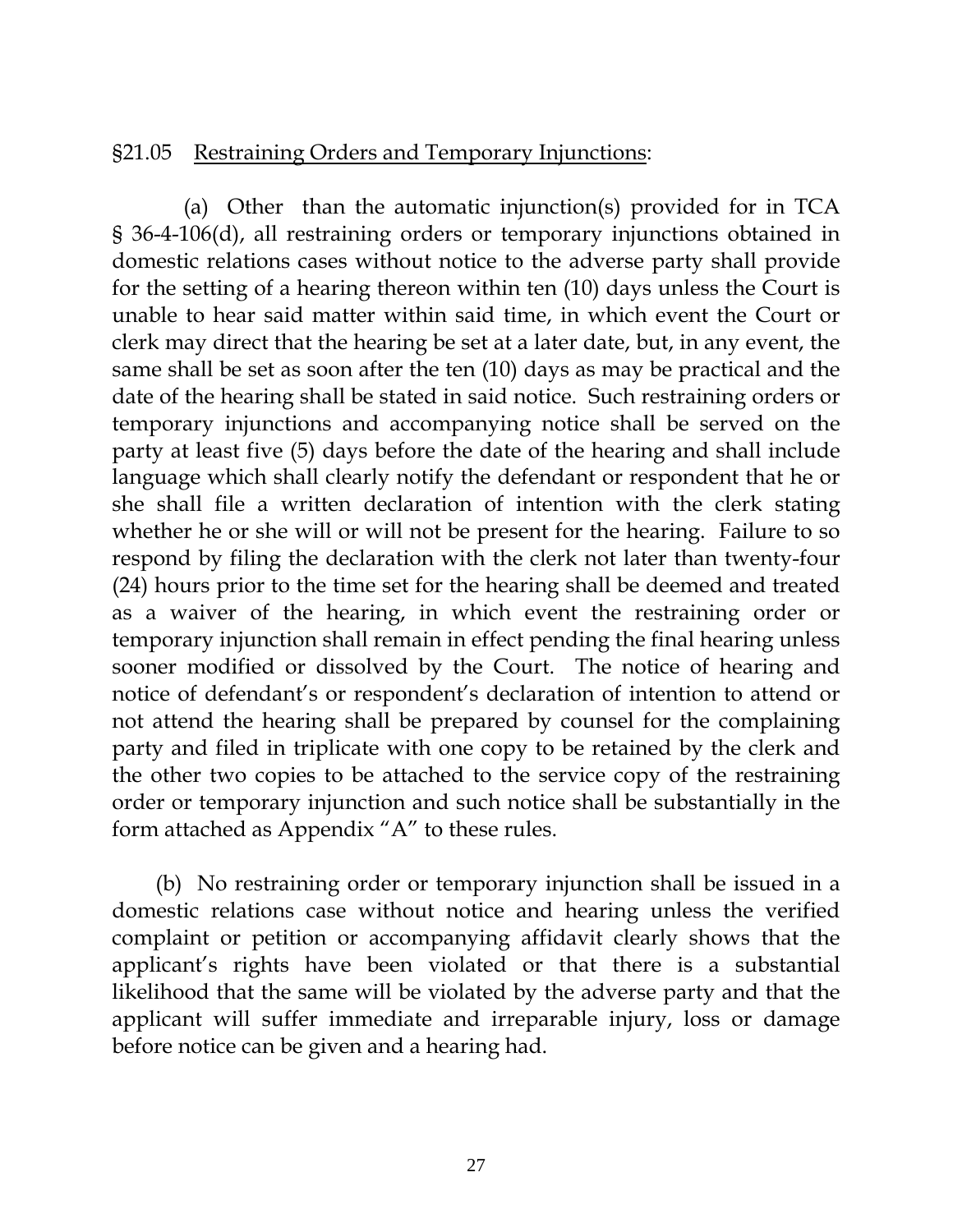(c) Except in cases prosecuted in forma pauperis, the Court may require the applicant to make bond before a restraining order, ex parte order, or temporary injunction is issued.

(d) If the Judge of the Court in which the action is pending or is to be filed is disqualified, disabled or absent from the county, such restraining order, ex parte order or temporary injunction may be granted by any Judge having statutory power to enjoin or restrain.

## **RULE 22**

## EXTRAORDINARY INTERLOCUTORY RELIEF

## §22.01 Restraining Orders in Cases Other than Domestic Relations cases

 Proposed restraining orders shall be prepared by counsel prior to submitting the request for relief to the Court. All restraining orders shall provide for the setting of a hearing of a temporary injunction and shall provide a place thereon for the Court to set a date, time and location for such a hearing. The proposed restraining order shall also provide a place for the setting of the amount of the bond except in cases prosecuted in forma pauperis.

#### **RULE 23**

## JURORS

 In order to ensure that jury duty is not unfairly avoided by any eligible citizen, prospective jurors shall be excused from jury service only upon a showing of undue hardship or other statutory grounds. Clerks, Judges and counsel should impress the importance of jury trials in our system and justice upon those seeking to be excused from jury service. At the same time, Clerks, Judges and counsel should be aware of the sacrifices that jury service involves and attempt to make the experience of being a juror as pleasant and productive as possible. Lengthy delays before or during trial that require jurors to wait should be avoided.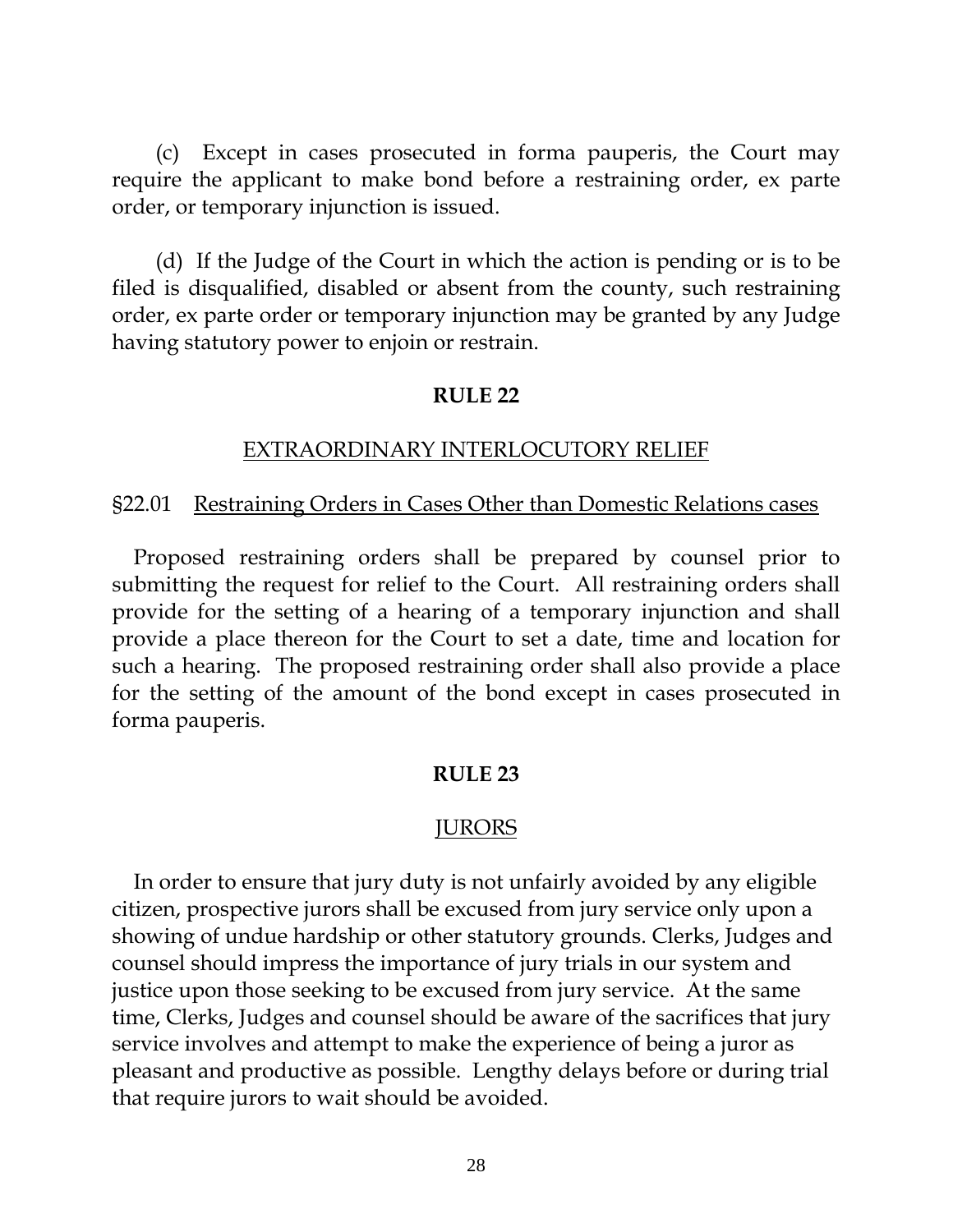# TIME STANDARDS FOR THE DISPOSITION OF CASES

# §24.01 Time Standards

All cases must be concluded or set for trial within twelve (12) months from date of filing unless the Court has directed a shorter or longer period of specific cases. These time standards will be implemented by appropriate orders from the Court.

# §24.02 Dismissal of Cases

 (a) To expedite cases, the Court may take reasonable measures to purge the docket of old cases by entry of orders of dismissal which shall be considered without prejudice unless otherwise indicated.

(b) Removal to Federal Court

 Where a case is removed to Federal Court, the clerk will send copies of all pleadings in the case to the Federal Court, remove said case from the docket and bill costs to the party who filed the petition for removal.

(c) Bankruptcy

 In any civil case where the Court has received notice of filing of bankruptcy of a defendant, the case will be purged from the docket at the expiration of six (6) months from the notice of filing of bankruptcy, with costs assessed to plaintiff.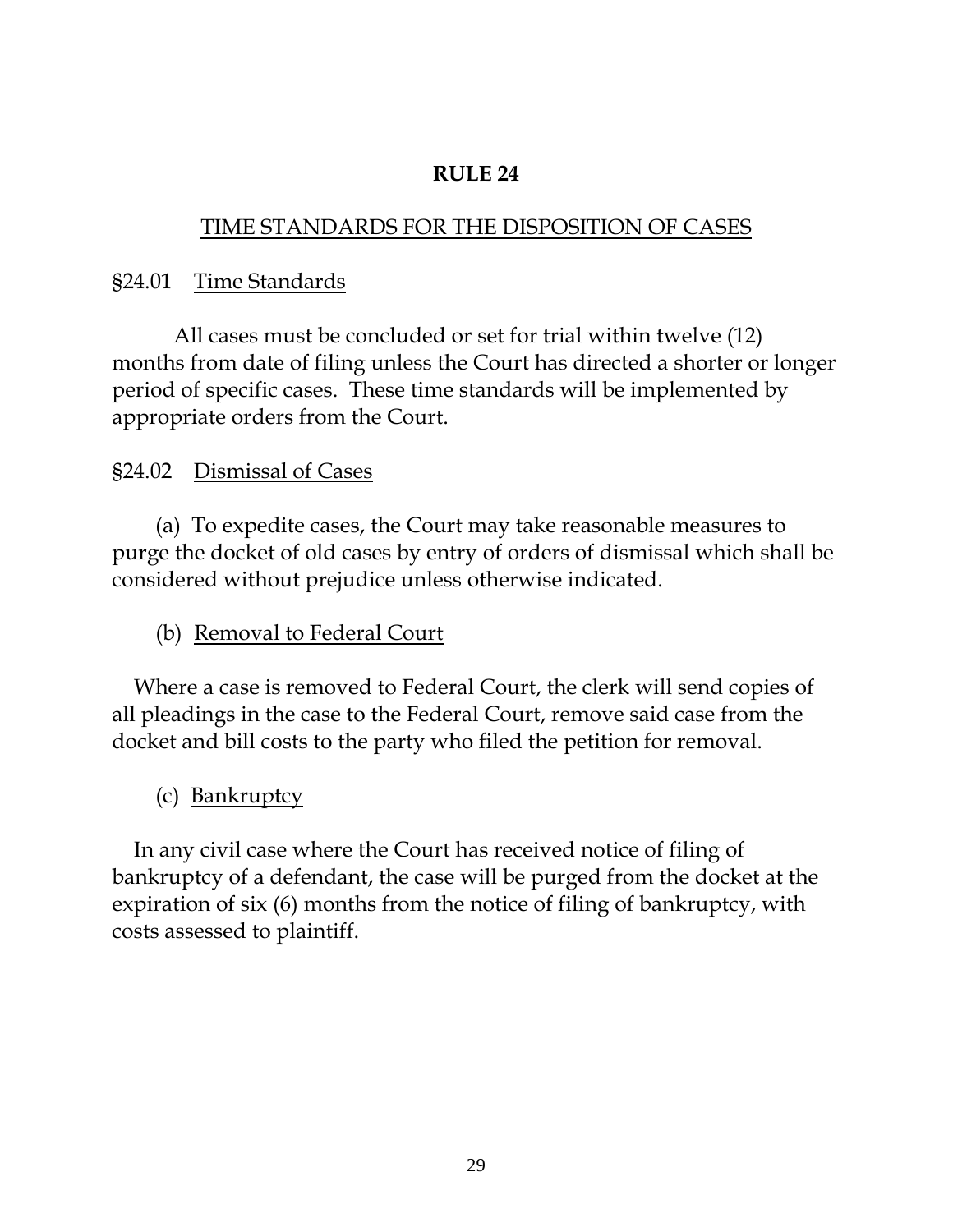# (d) Dismissal for Want of Prosecution

 Copies of the order dismissing a case for want of prosecution shall be mailed to all counsel of record or to any party in default without counsel of record, if his or her whereabouts can be ascertained upon reasonable inquiry by the clerk.

# **ORDER**

 These rules adopted the 28th of March, 2005 to be effective and in full force the 1st day of April, 2005.

\_\_\_\_\_\_\_\_\_\_\_\_\_\_\_\_\_\_\_\_\_\_\_ JOHN D. MCAFEE CIRCUIT COURT JUDGE 8TH JUDICIAL DISTRICT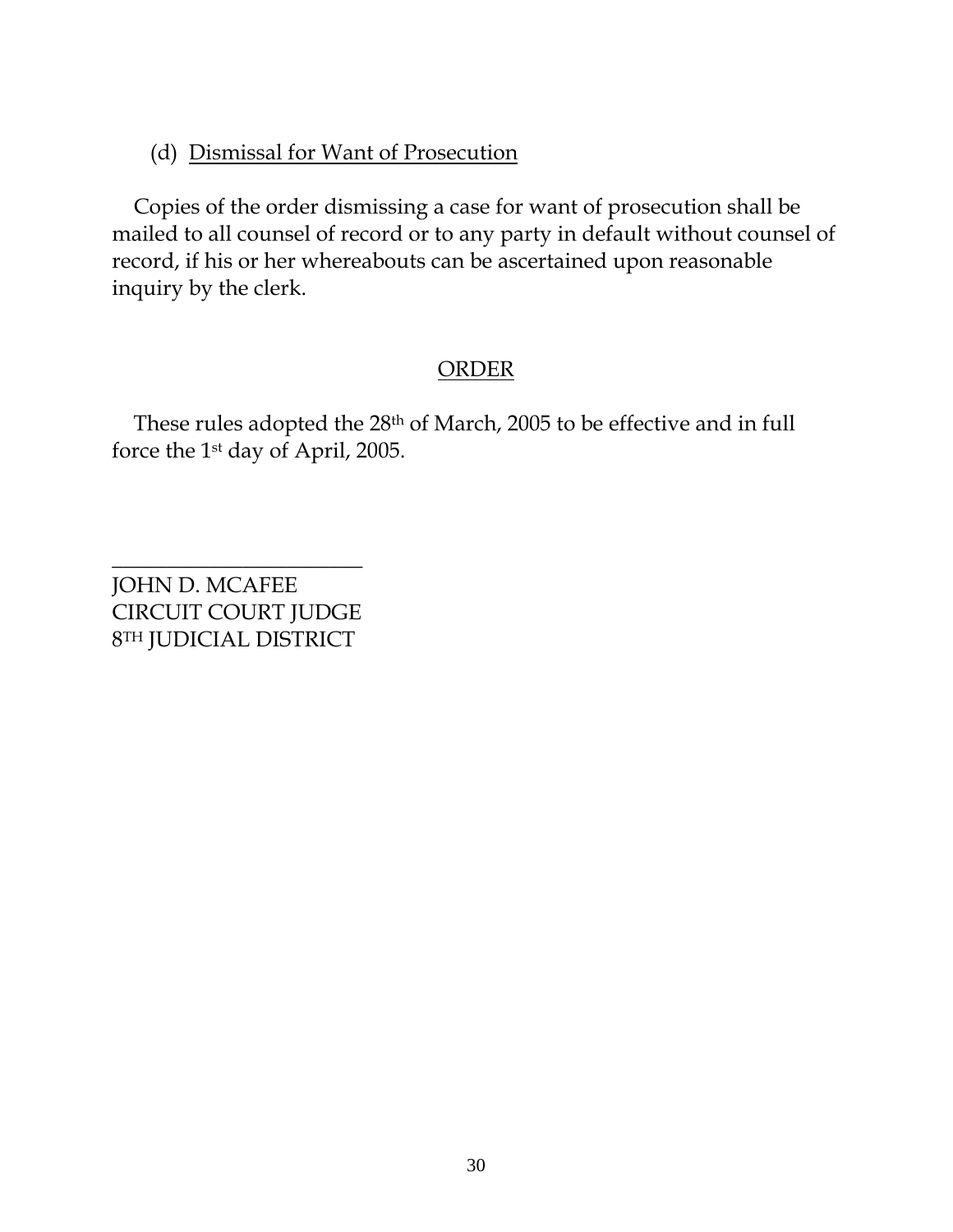#### (APPENDIX A – Rule §21.05)

IN THE \_\_\_\_\_\_\_\_\_\_\_\_\_\_ COURT FOR\_\_\_\_\_\_\_\_\_\_ COUNTY, TENNESSEE

Plaintiff

vs. NO \_\_\_\_\_\_\_\_\_\_

Defendant

TO:

Name of defendant

 $\overline{\phantom{a}}$  , we can consider the constraint of the constraint  $\overline{\phantom{a}}$ 

 $\overline{\phantom{a}}$  , where  $\overline{\phantom{a}}$  , where  $\overline{\phantom{a}}$  , where  $\overline{\phantom{a}}$ 

 $\overline{\phantom{a}}$  , where  $\overline{\phantom{a}}$  , where  $\overline{\phantom{a}}$  , where  $\overline{\phantom{a}}$ 

#### NOTICE

 A hearing is scheduled before the Judge of the \_\_\_\_\_\_\_\_ Court at \_\_\_\_\_\_\_\_\_\_\_\_ on  $\frac{1}{200}$ , at  $\frac{1}{200}$  m. to determine if the  $\frac{1}{200}$  restraining order  $\frac{1}{200}$ temporary injunction herewith served upon you shall remain in force and effect pending the final hearing of this cause. You may appear at said time and place and have a hearing before the Court to determine if the \_\_\_\_\_\_ restraining order \_\_\_\_\_\_ temporary injunction should remain in force and effect pending the final hearing of this cause or you may waive said hearing, in which event the same will remain in force and effect. You shall declare your intention by stating whether you will or will not appear at the hearing by signing a copy of the appended written declaration and by filing the same in the Clerk's Office at  $\qquad \qquad$ , TN at least twenty-four (24) hours before the hearing date. Your failure to file this declaration within said time may be deemed and treated as a waiver by you of the hearing in which event the <u>security</u> restraining order temporary injunction may remain in force and effect pending the final hearing.

This the  $\_\_\_\_\_\_\_\_\_\_\_\_\_\_\_\_\_\_\_\_\_$ .

CLERK

\_\_\_\_\_\_\_\_\_\_\_\_\_\_\_\_\_\_\_\_\_\_\_\_\_

#### DECLARATION

I hereby declare that I will \_\_\_\_\_ will not \_\_\_\_\_ be present and participate in the hearing on the above \_\_\_\_\_\_\_ restraining order \_\_\_\_\_\_ temporary injunction.